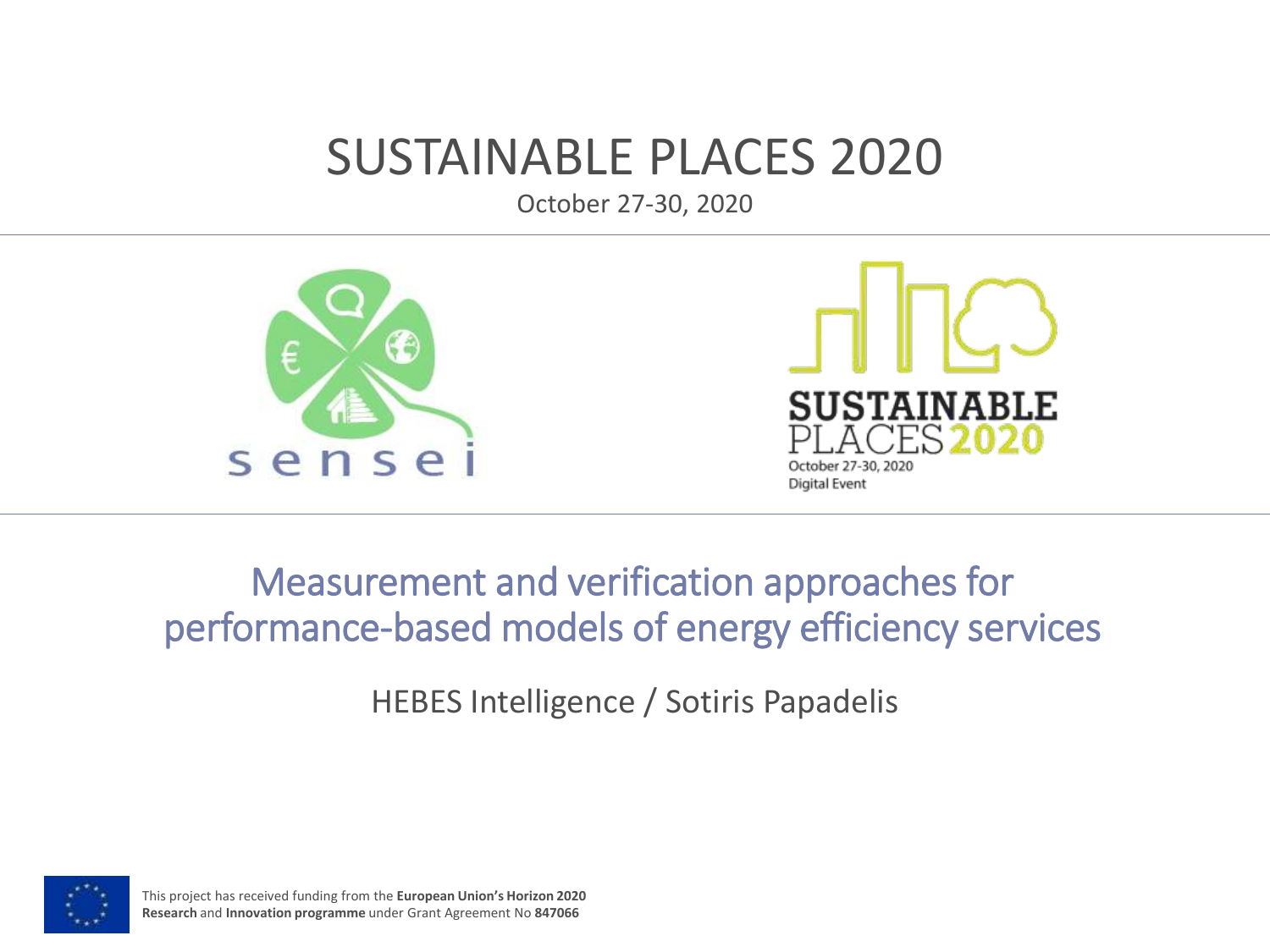#### CONTENT

- 1. The SENSEI H2020 project
- 2. Measurement and Verification (M&V) in SENSEI
- 3. The M&V related contributions of SENSEI so far
- 4. The M&V pre-processing stage
	- i. The day typing approach
	- ii. Using the day typing information
- 5. The M&V predictive stage
- 6. Sources of additional information
- 7. Comments or questions

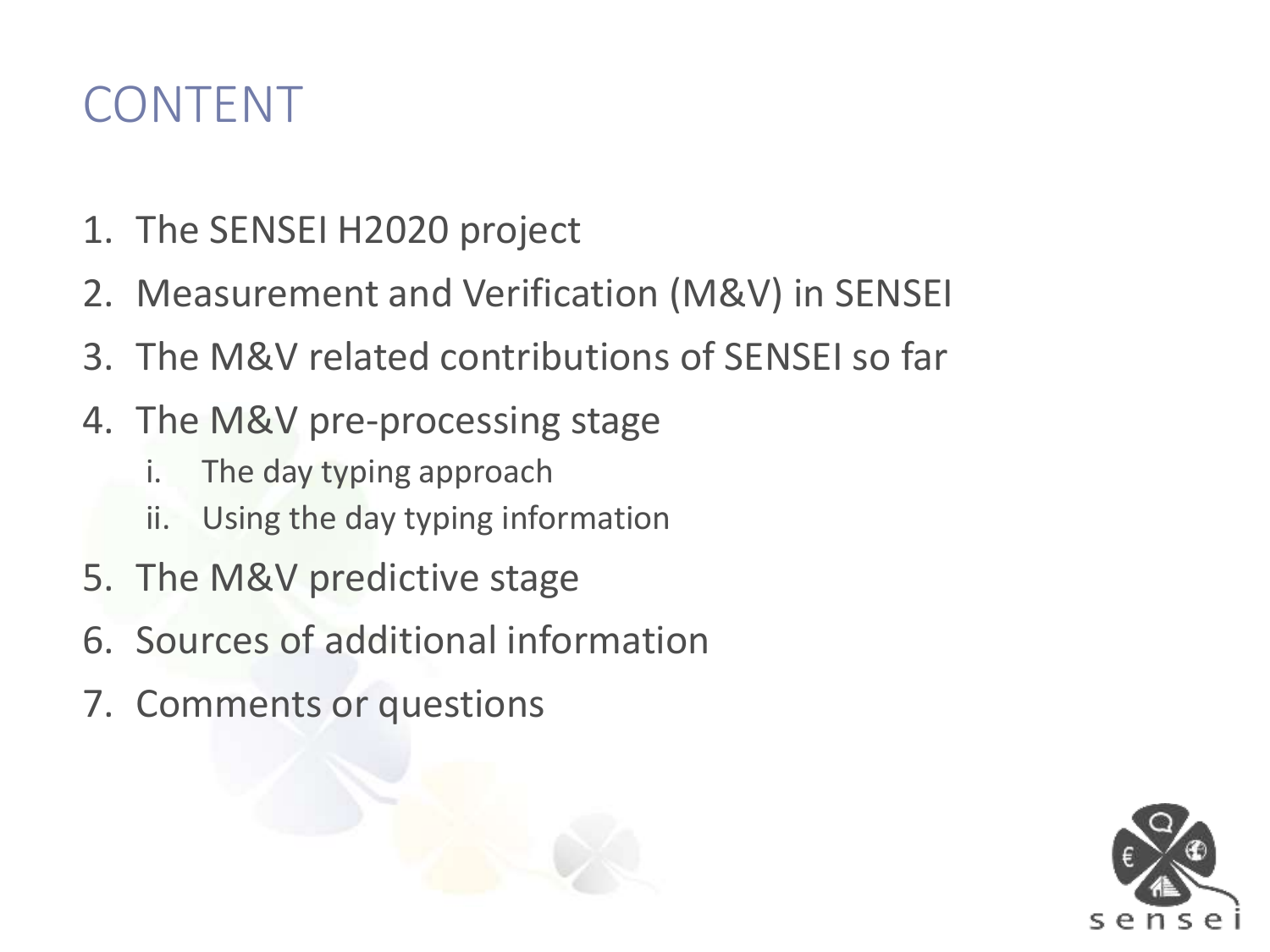# The SENSEI H2020 project (1/6)

**SENSEI**: Smart Energy Services to Improve the Energy Efficiency of the European Building Stock

**Duration**: 1 September 2019 to 31 August 2022

**Website**:<https://senseih2020.eu/>











FONDEN TEKNOLOGI RÅDET SIGNER **DANISH ROARD OF<br>TECHNOLOGY FOUNDATION** 















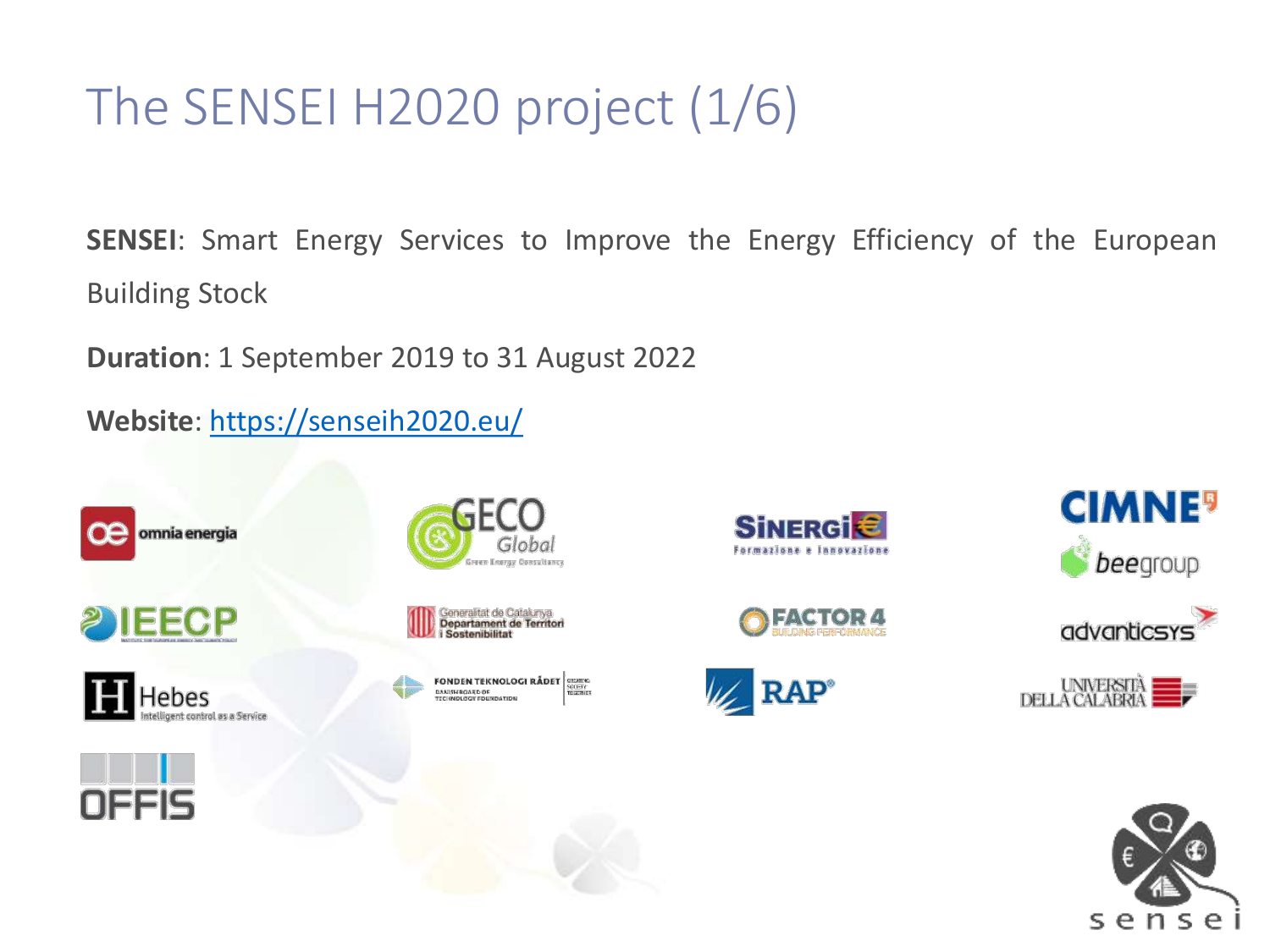#### The SENSEI H2020 project (2/6)

**Goal**: The overall goal of the SENSEI project is to propose services that allow energy efficiency to be treated as a transactable resource, as well as business models that utilize these services in order to valorize energy efficiency as a power grid resource.

To this end, the pay-for-performance (P4P) concept has been adopted by SENSEI as a way to bridge the aforementioned services and business models, and define the transactions between two or more involved parties.

Performance-based agreements are already part of the ESCO model. SENSEI focuses on designing programs that support energy efficiency by compensating (paying) energy efficiency retrofits based on the energy savings they actually deliver (performance).

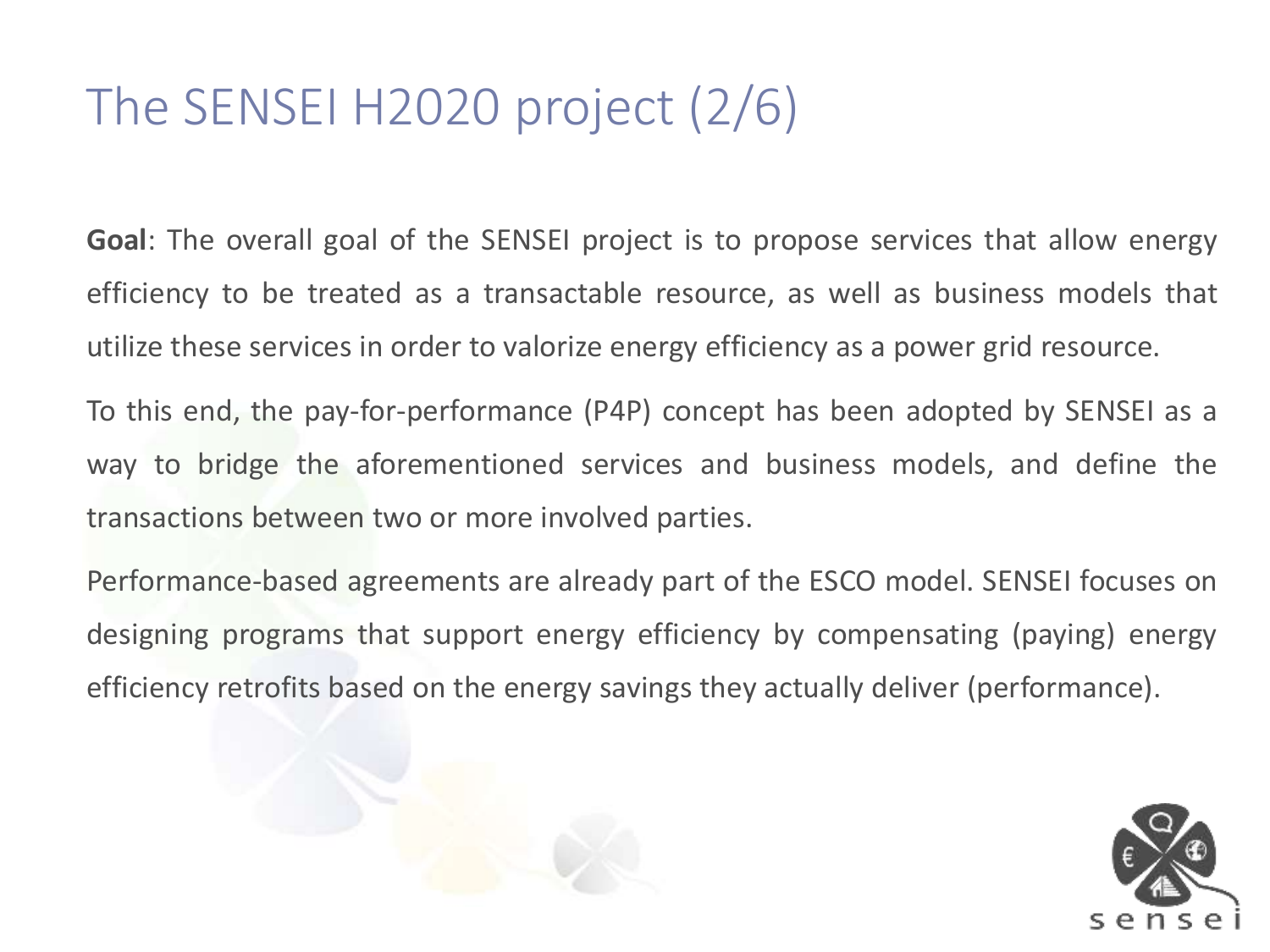#### The SENSEI H2020 project (3/6)

SENSEI has identified three (3) different ways through which energy efficiency may be linked to the local power grid and its operational goals and challenges. These ways differ in the degree of involvement / endorsement that is required from the power grid's main actors: regulatory authorities for energy, power system operators and utilities. The greater the need for involvement / endorsement, the shorter the distance between an energy efficiency project and the power grid in the diagram below:



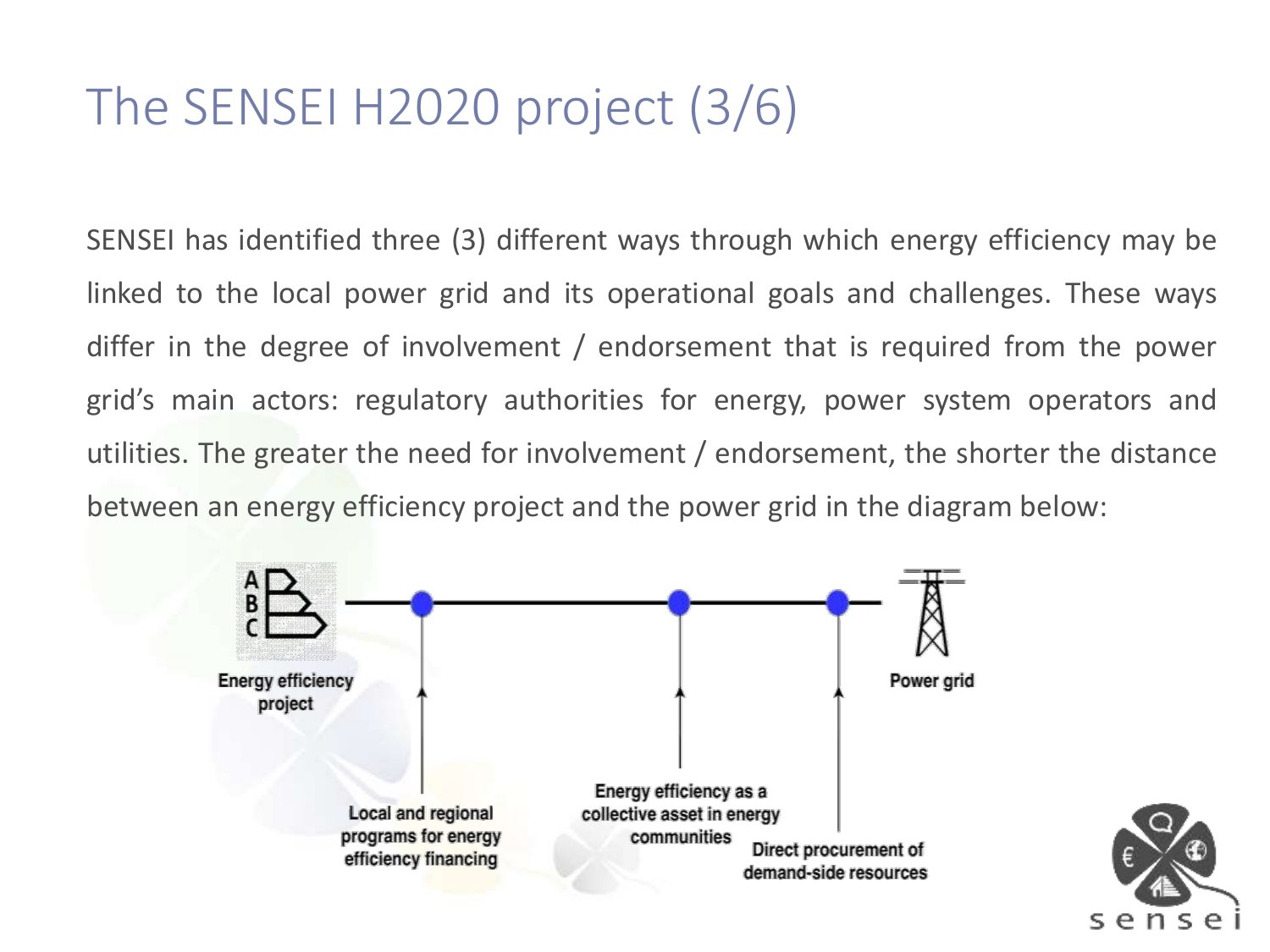#### The SENSEI H2020 project (4/6)

**The paradigm of direct procurement of demand-side resources**: Load-modifiers are those resources or programs not seen or optimized by the energy or capacity market, but they modify the fundamental system load shape, preferably in ways that harmonize with the system operator's grid operations.

Examples of load-modifiers are dynamic rates and energy efficiency programs. An effective load modifying program helps create a flatter system load profile, attenuating high energy peaks and valleys and reducing extreme upward and downward ramps.

Load-modifiers are compensated through programs that identify and support the measures that are most effective in offsetting the need for new generating plants or transmission upgrades.

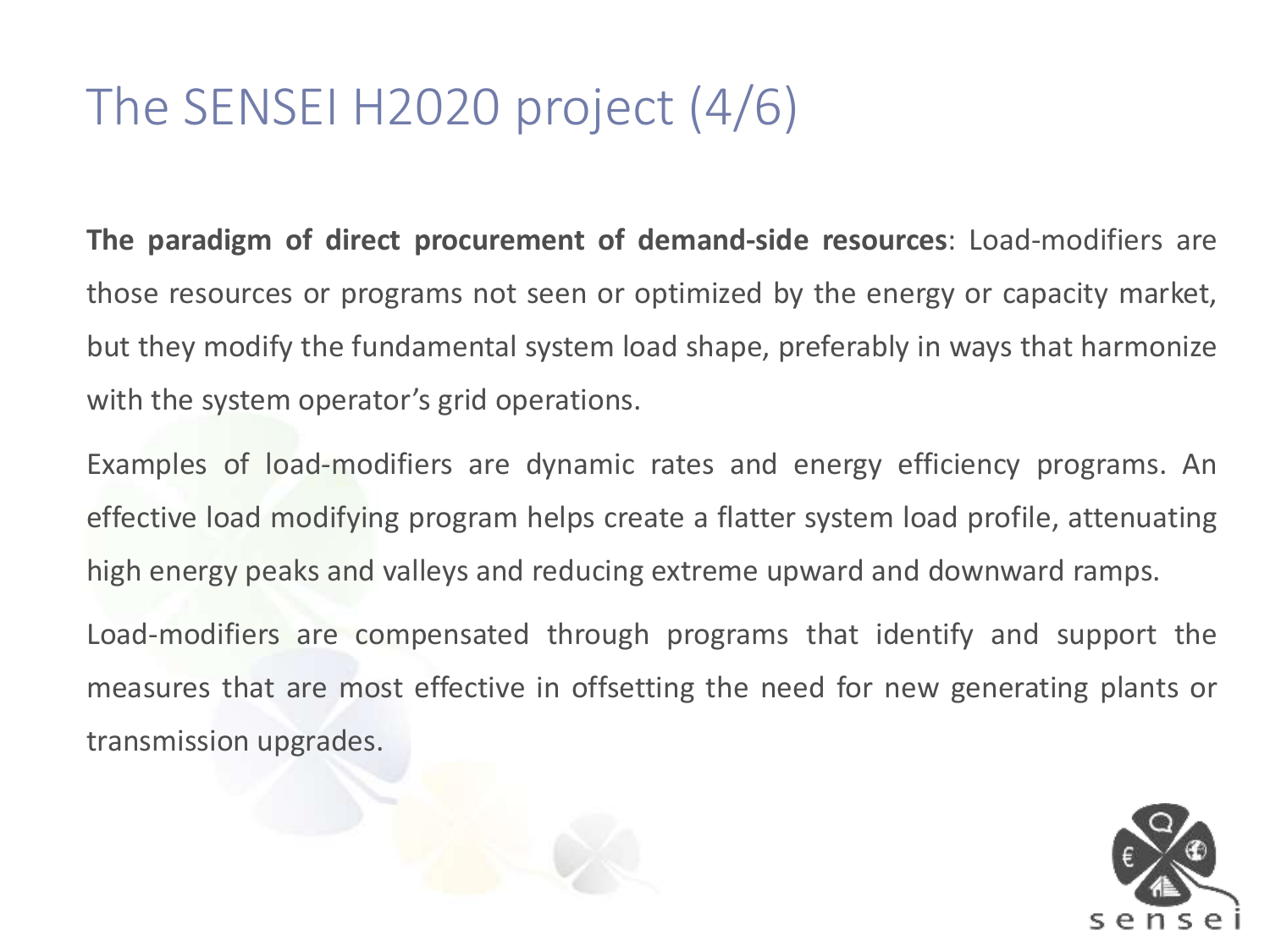#### The SENSEI H2020 project (5/6)

**Energy efficiency as a collective asset in energy communities**: The term 'generation' is defined in the Electricity Market Directive (EMDII) as 'production of electricity'. Most often, the primary activity is the production of electricity from a renewable energy plant, and the main objective of the community is the distribution among its members of the revenues accruing from the operation of a renewable generation project.

SENSEI aims at promoting the idea that energy efficiency can also be part of the operations of an energy community, and at leveling the field for energy efficiency improvements to be financed and valorized in the same way that generation assets are financed and valorized in energy communities.



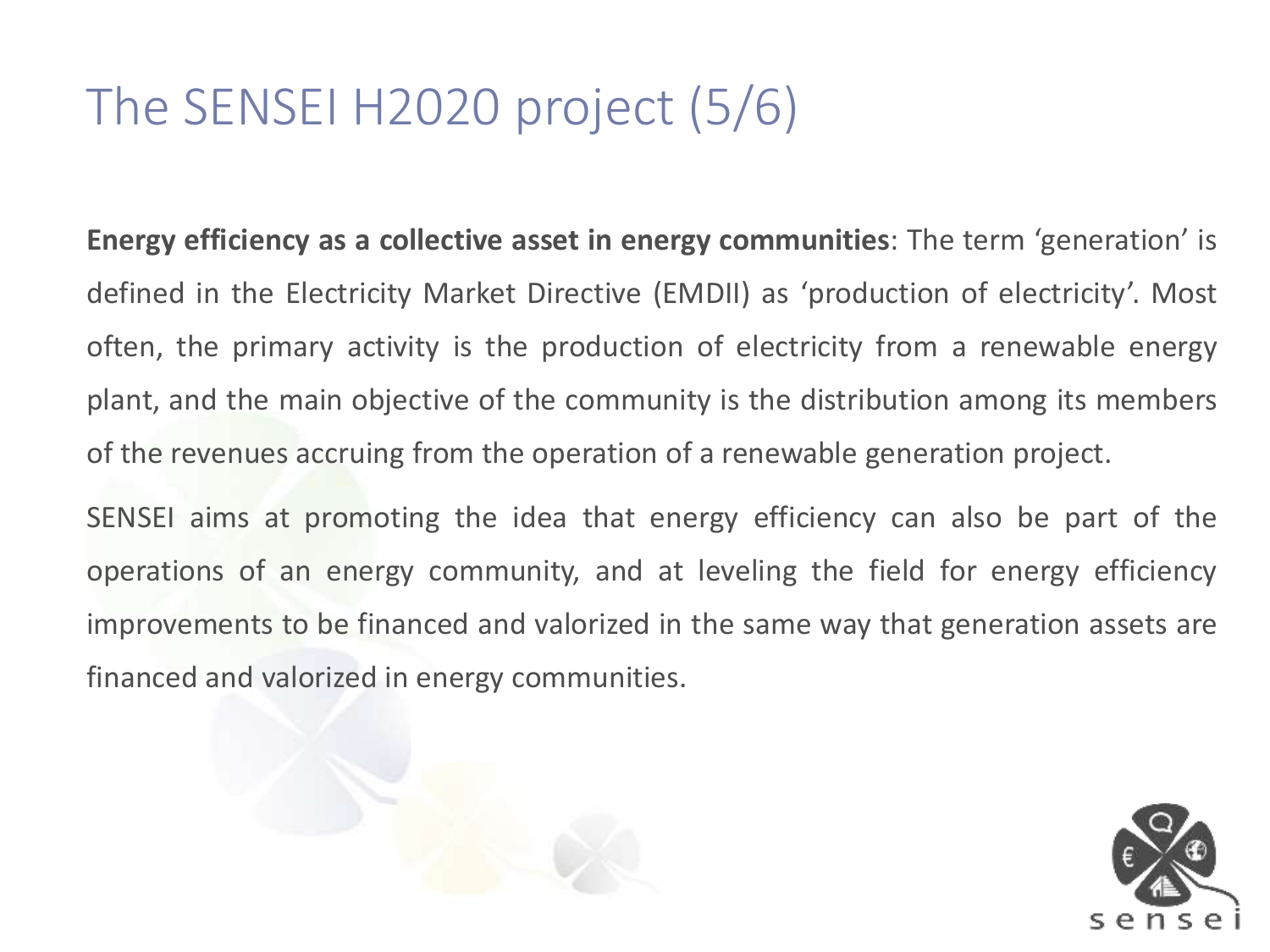#### The SENSEI H2020 project (6/6)

**Local and regional programs for energy efficiency financing**: Engage public institutions with a budget and mission to promote energy efficiency, and facilitate the design of energy efficiency programs that link compensation with specific performance indicators.

These indicators may incorporate a variety of goals in a P4P scheme: produce energy savings, mitigate energy poverty, promote new technologies, align energy consumption with the needs of the local energy systems (supply and distribution constraints), or increase capacity for new energy consumption trends (such as electric vehicles).

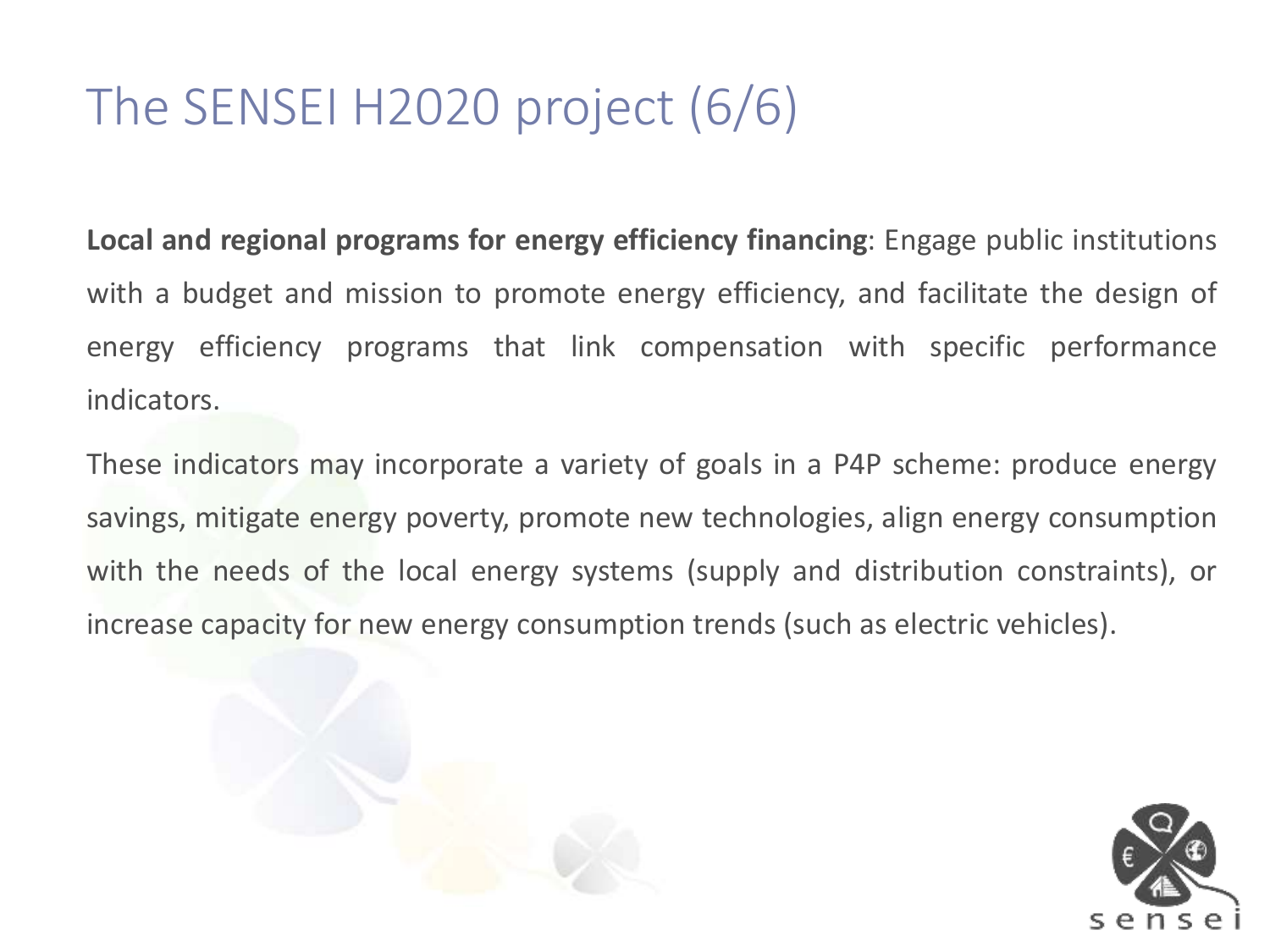# Measurement and Verification in SENSEI (1/4)

In all cases, the main aspects that are expected to define the business model(s) proposed by SENSEI include:

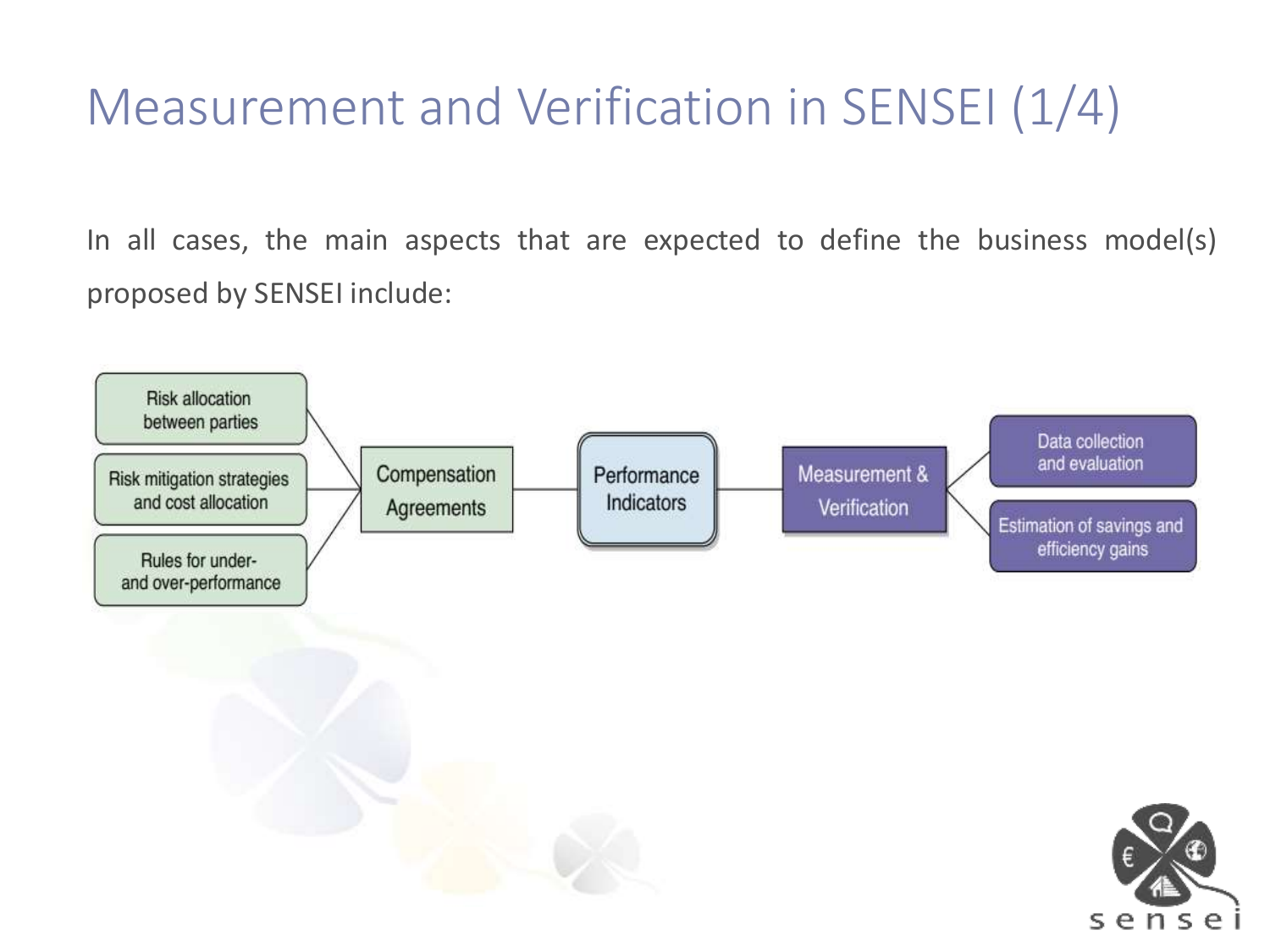### Measurement and Verification in SENSEI (2/4)

The current paradigm for measurement and verification (M&V) deviates from the way outcome-based models typically work.

In particular, the typical approach of defining a baseline consumption (before the implementation of the energy efficiency measures) and linking payments to the estimated savings means that any increase in consumption would either lead to a dispute between the consumer and the provider or be an indication of the deterioration of the installed energy efficiency measures.

In contrast, for all other outcome-based models, an increase in use is an increase in added value (more use of a service or asset).

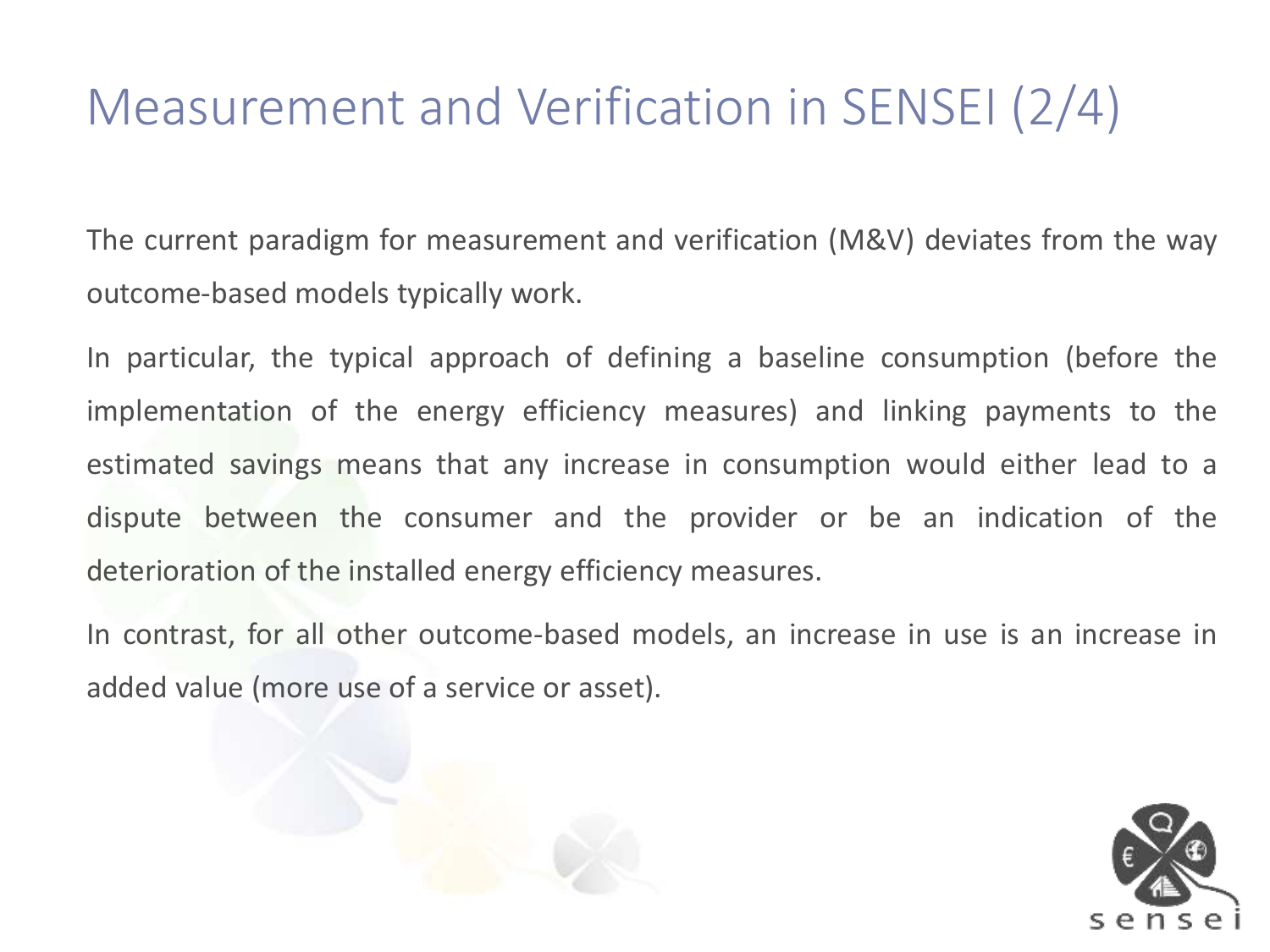#### Measurement and Verification in SENSEI (3/4)

A useful example to understand the limitations of the standard approach to M&V can be found when dealing with the impacts of long lasting non-routine events like the COVID-19 pandemic.

For a building that is used less due to measures to address the pandemic, the preretrofit baseline becomes irrelevant and the involved parties must renegotiate what part of the reduction in energy consumption is due to efficiency and what part is due to the change in use.



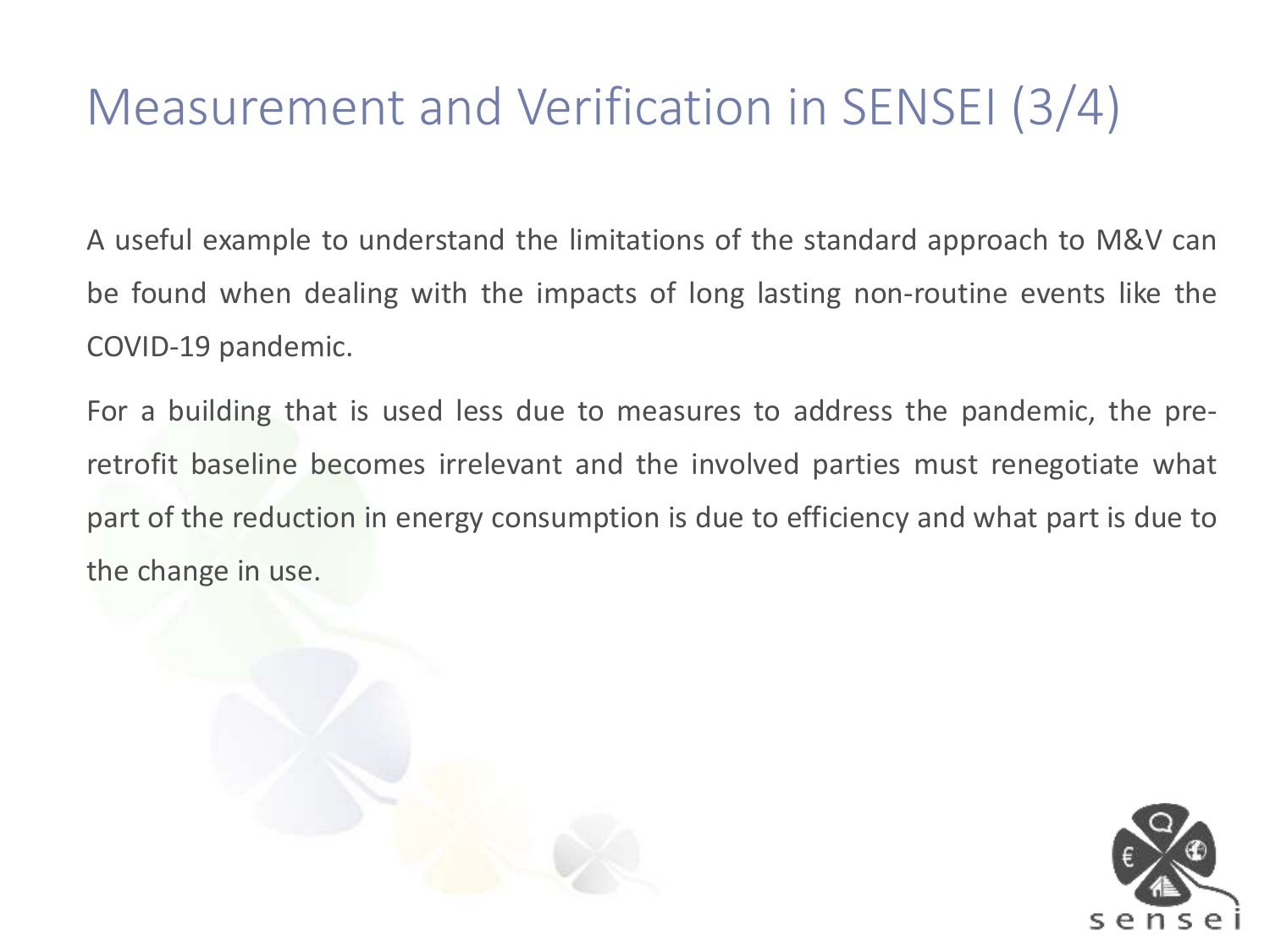#### Measurement and Verification in SENSEI (4/4)

An alternative approach is to link payments to efficiency gains and the degree to which these gains are "used" by the consumer. In this case, the only thing that matters is finding a minimum surcharge that should be paid to the provider for making the efficiency gains available in the first place.

This reflects a notion that energy efficiency upgrades are an option that allows for improved monitoring, smarter control and/or reduced energy consumption. This option is associated with a cost to obtain it in the first place and an expected added value from utilizing it during the day-to-day operation of the building.

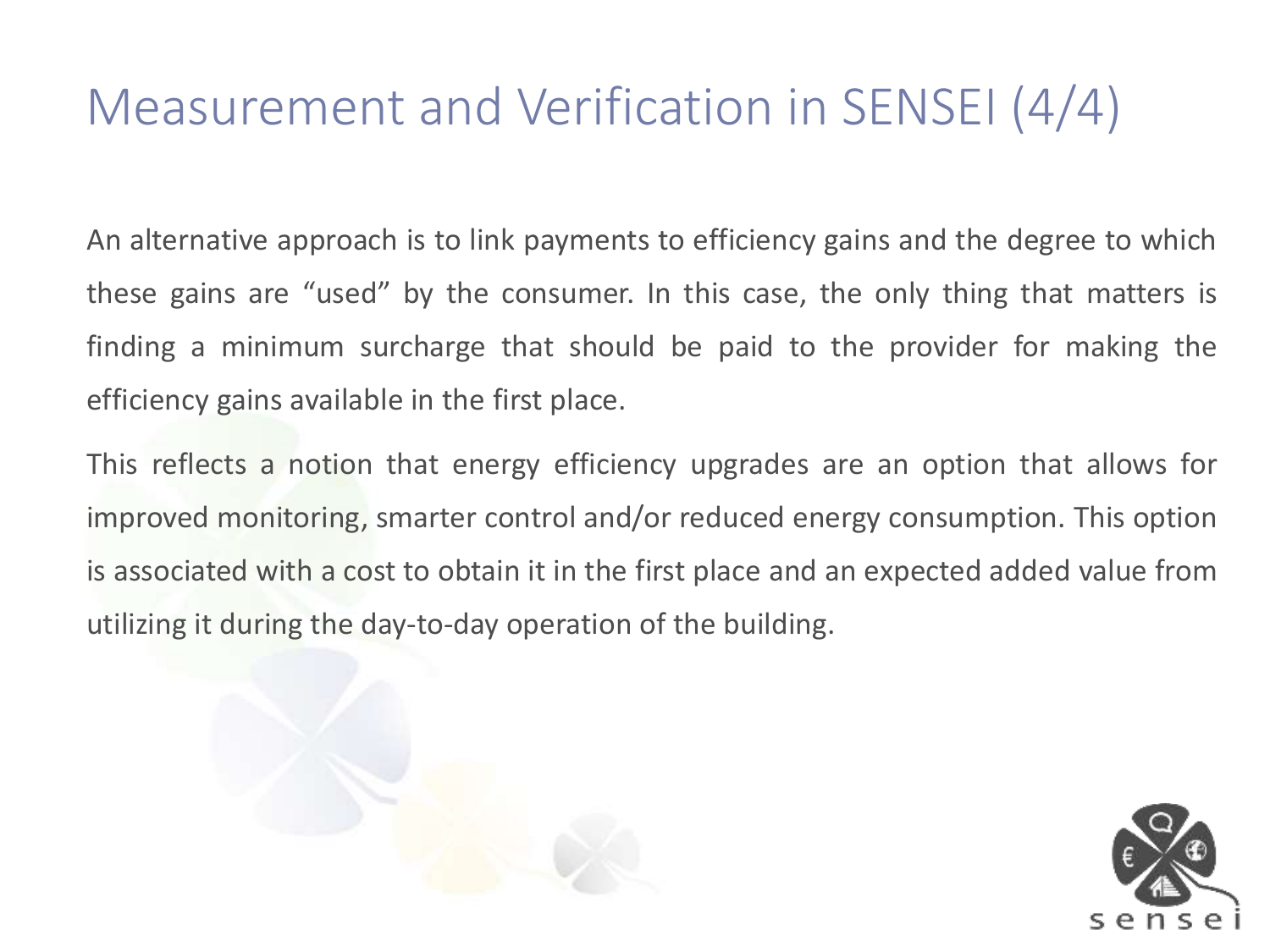#### The M&V related contributions of SENSEI so far

**Starting point**: It is assumed that energy consumption and outdoor air temperature is the only data that is available for M&V, since this data corresponds to the minimum set of data that may be available across all buildings in a portfolio and that would allow for a consistent analysis.

**Goal**: Utilize the available data so that to understand the dynamics of a building's energy consumption:Understanding the dynamics of energy consumption



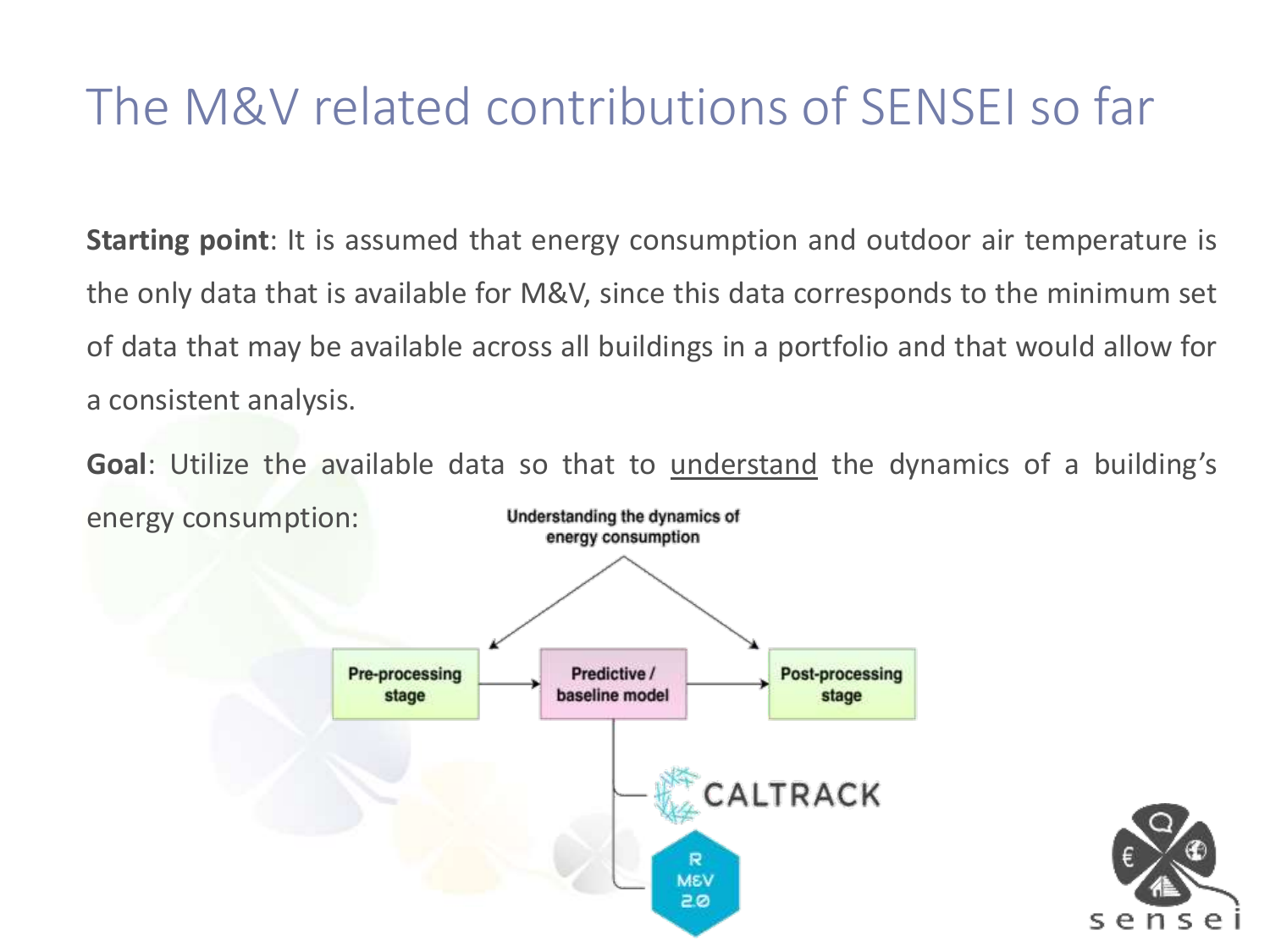#### The M&V pre-processing stage (1/2)

The preprocessing stage is responsible for the following tasks:

- 1. Evaluate the adequacy of the available energy consumption and outdoor air temperature data.
- 2. Define a benchmark for the baseline predictive model. Having a benchmark for the baseline model allows us to distinguish early on between easy and difficult to predict observations in the dataset. The benefits from this distinction are twofold:
	- a) We have a target performance for the baseline model.
	- b) The difficult to predict observations are the most interesting instances for auditing the baseline model. Auditing the model means identifying in a transparent and interpretable way what the model has learned from the data.

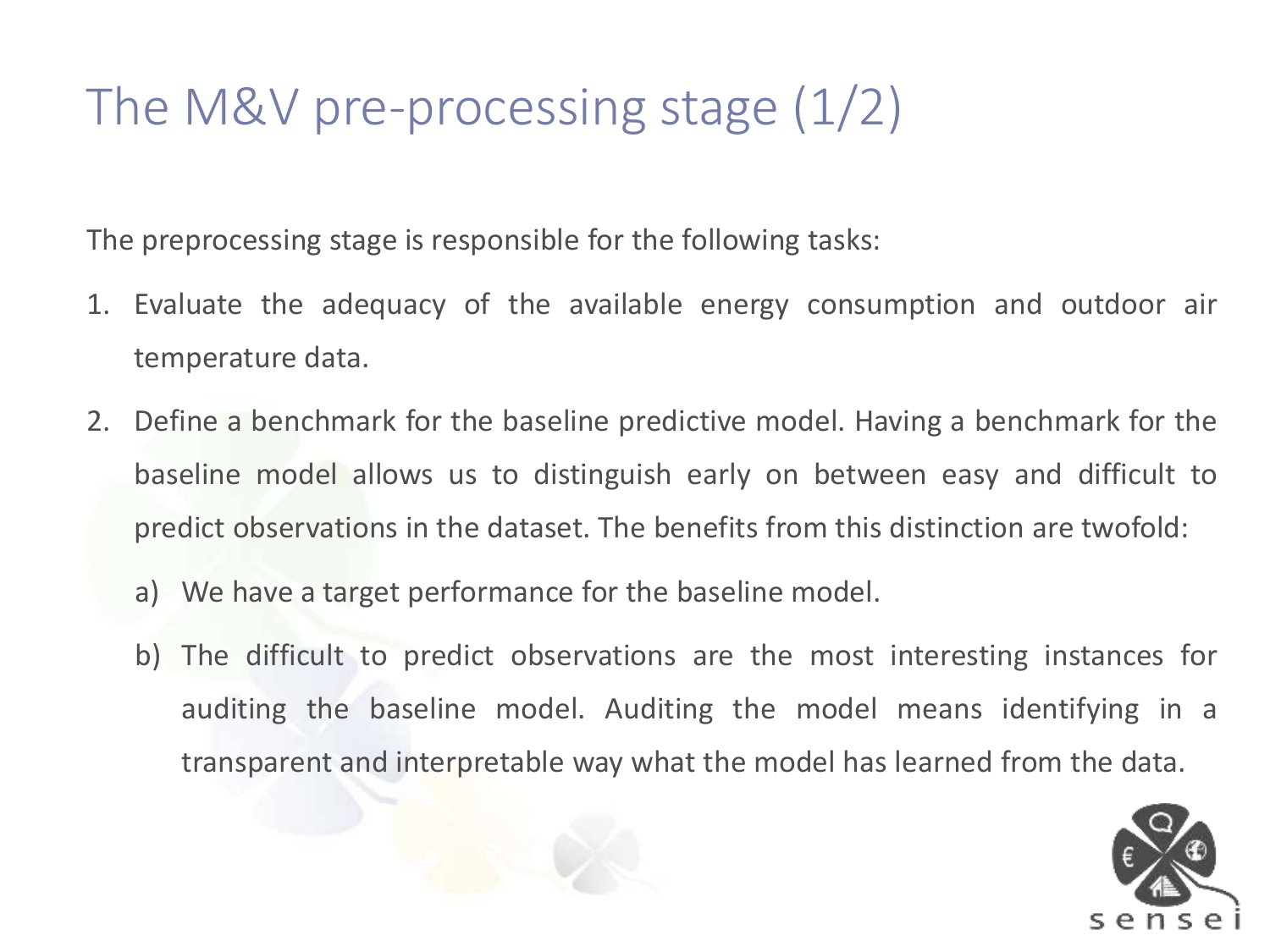#### The M&V pre-processing stage (2/2)

- 3. Identify common and uncommon patterns in daily energy consumption (day typing). The general rule is to not allow the baseline predictive model to learn patterns, the persistence of which cannot be verified with the available data.
- 4. Define the locality boundaries for each instance in the dataset. Auditing the baseline model requires the development of an interpretable local model around a specific observation. Accordingly, we need a way to define the neighborhood of each observation in the dataset.
- 5. Develop the predictive features for the baseline model.

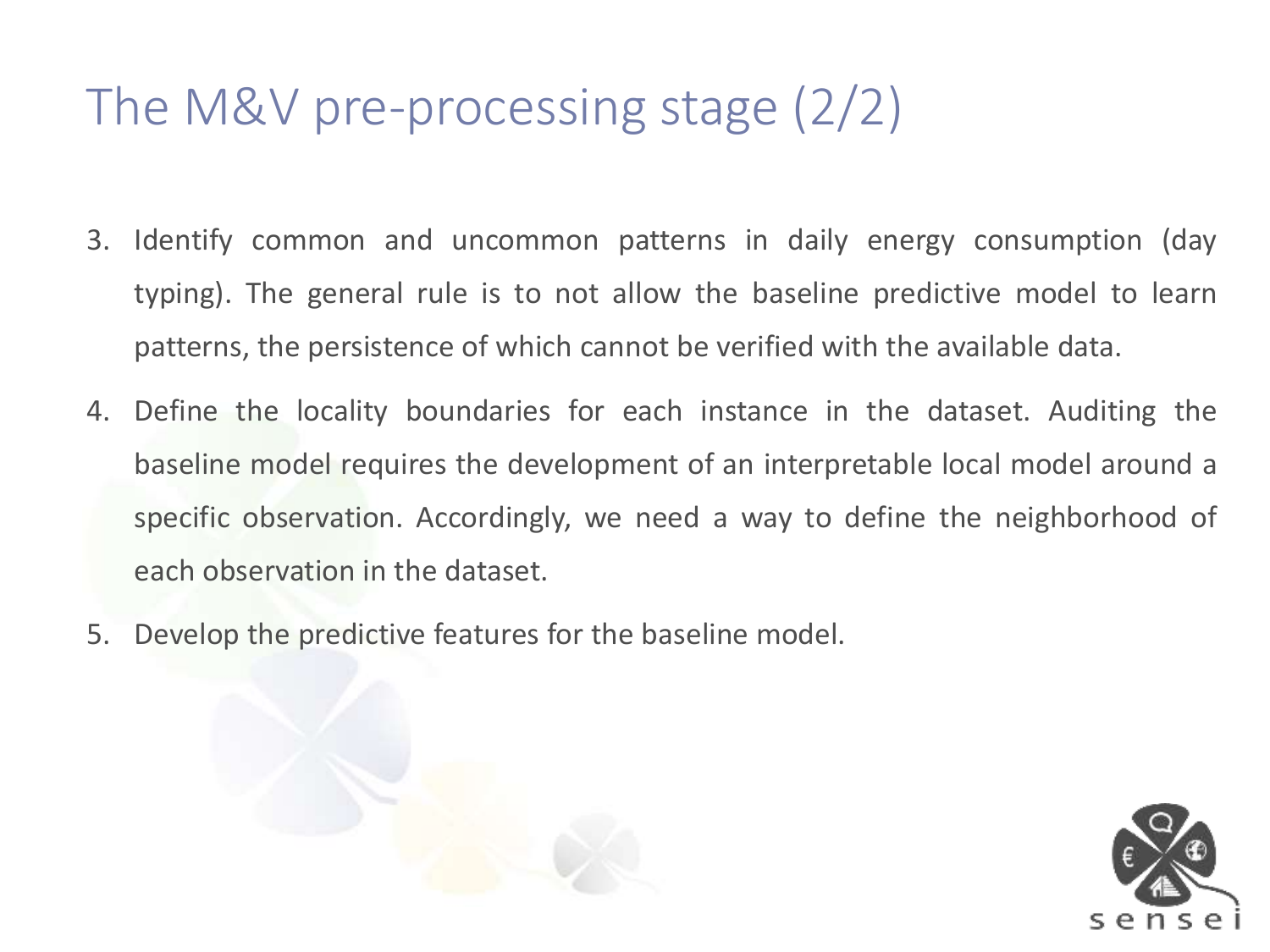# The day typing approach (1/12)

**Example dataset**: The building with *SiteId=50* in the open dataset of building electricity consumption that Schneider Electric has made available on their Data Exchange:





Hours

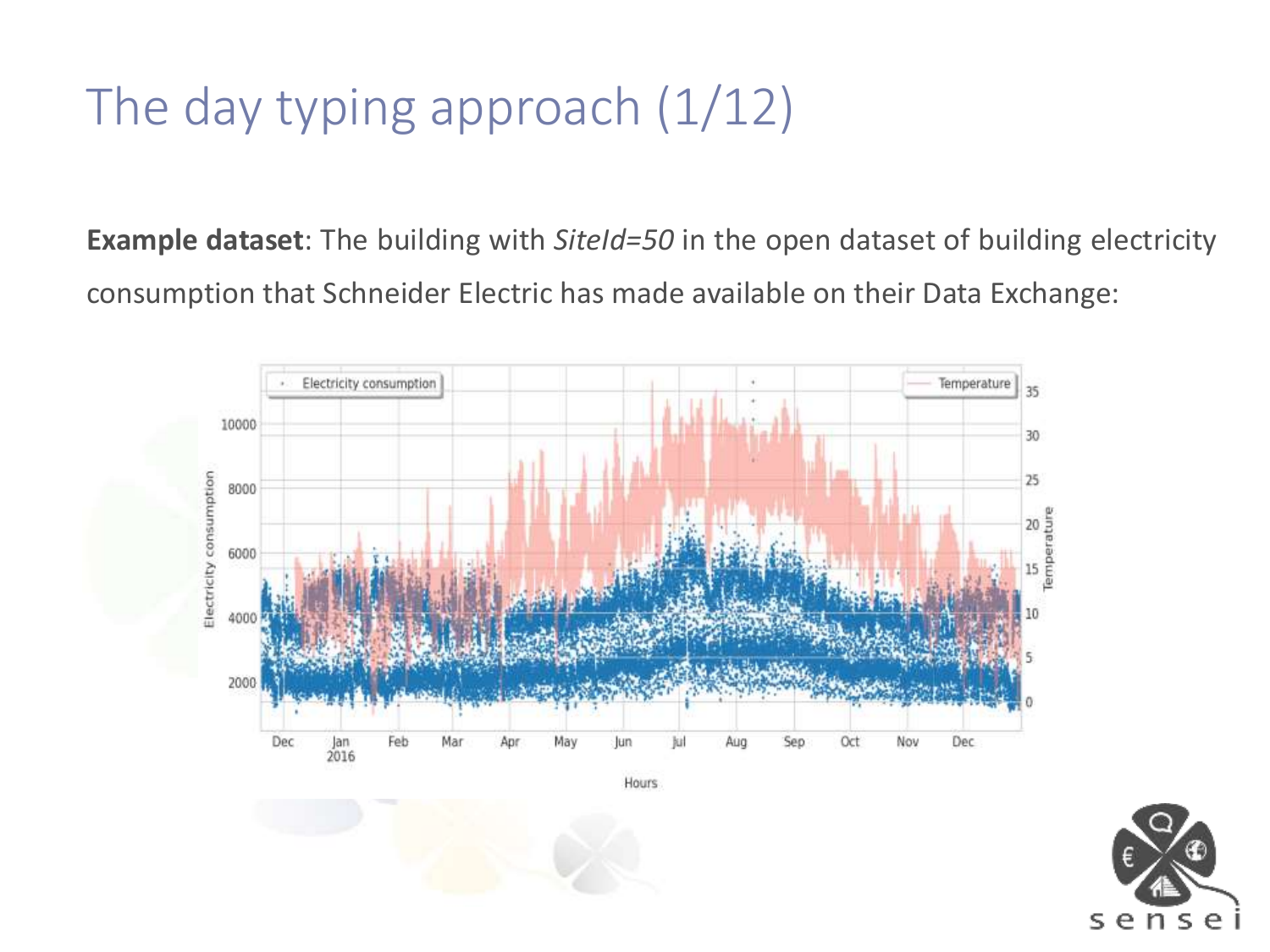# The day typing approach (2/12)

The proposed method builds upon the distance and matrix profile data structures [\(https://matrixprofile.org/\)](https://matrixprofile.org/).

A **distance profile** between a time series and a specific subsequence of length *m* is another time series that stores the (normalized) Euclidean distance between the query subsequence and each possible subsequence of length *m* in the original time series. By definition, the distance profile takes values close to zero at the location of other subsequences that are very similar to the query one.

A **matrix profile** of a time series is another time series that stores at each position the distance between the subsequence that starts at that position and its nearest neighbor. If a subsequence has a matrix profile value far greater than zero, it is unlike any other subsequence in the dataset, whereas if it has a close to zero value, it is a pattern.

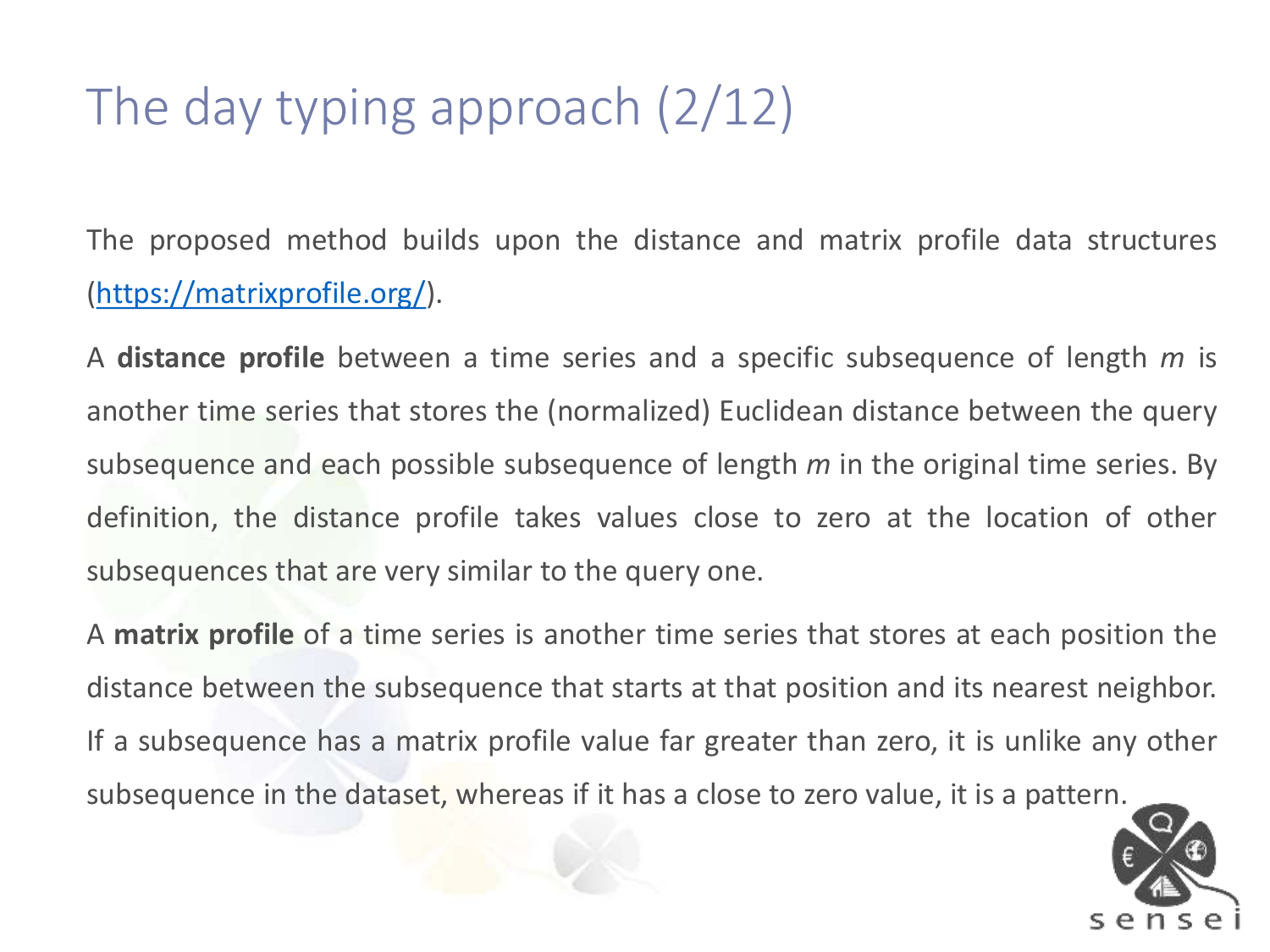# The day typing approach (3/12)

What we are searching for:

- **1. Discords**. A discord is a daily profile that is maximally different to all the other daily profiles in the dataset. In some cases, it is because of outliers in metered data. In other cases, the profiles correspond to national holidays.
- **2. Infrequently recurring profiles**. This category concerns profiles that appear more than once (making them a pattern), but only for a small number of times. Because they are recurring, these patterns can be learned by the baseline model. However, it is not always desirable to allow this to happen.
- **3. Frequently recurring profiles**. This category concerns profiles that appear often and, as a result, we want the baseline model to exploit them for its predictions.

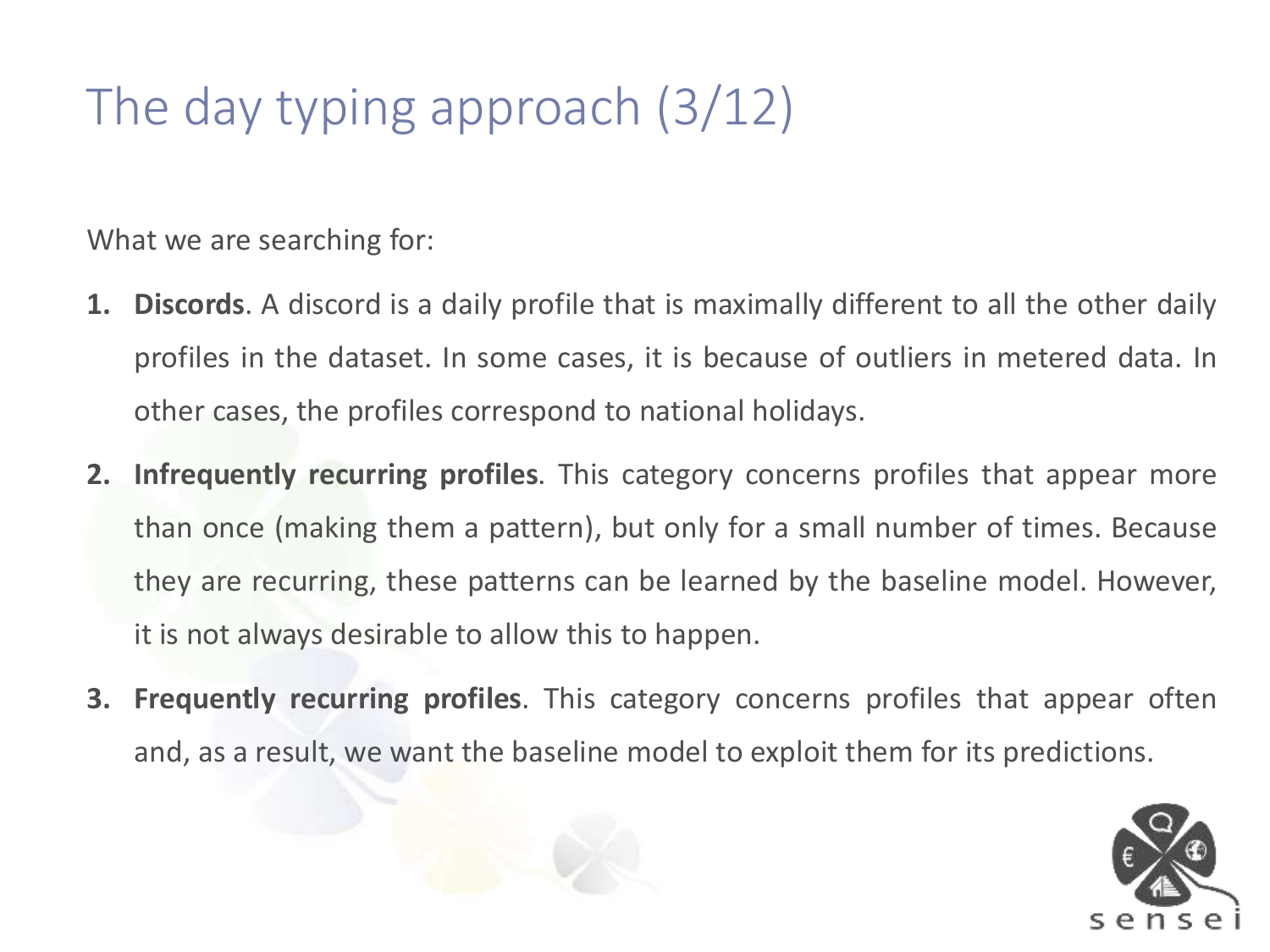## The day typing approach (4/12)

**Identification of discord days based on their electricity consumption profiles**: The matrix profile allows us to turn the problem of identifying unusual daily profiles into indentifying outlier points in a series of distance values. The following diagram presents the matrix profile values of all the subsequences in the building's consumption data that: (a) have length *m* that corresponds to one day (this means that *m=24* for hourly data or *m=96* for 15-min data), and (b) start at 00:00 hours, so that to only compare subsequences that span a full day's period.



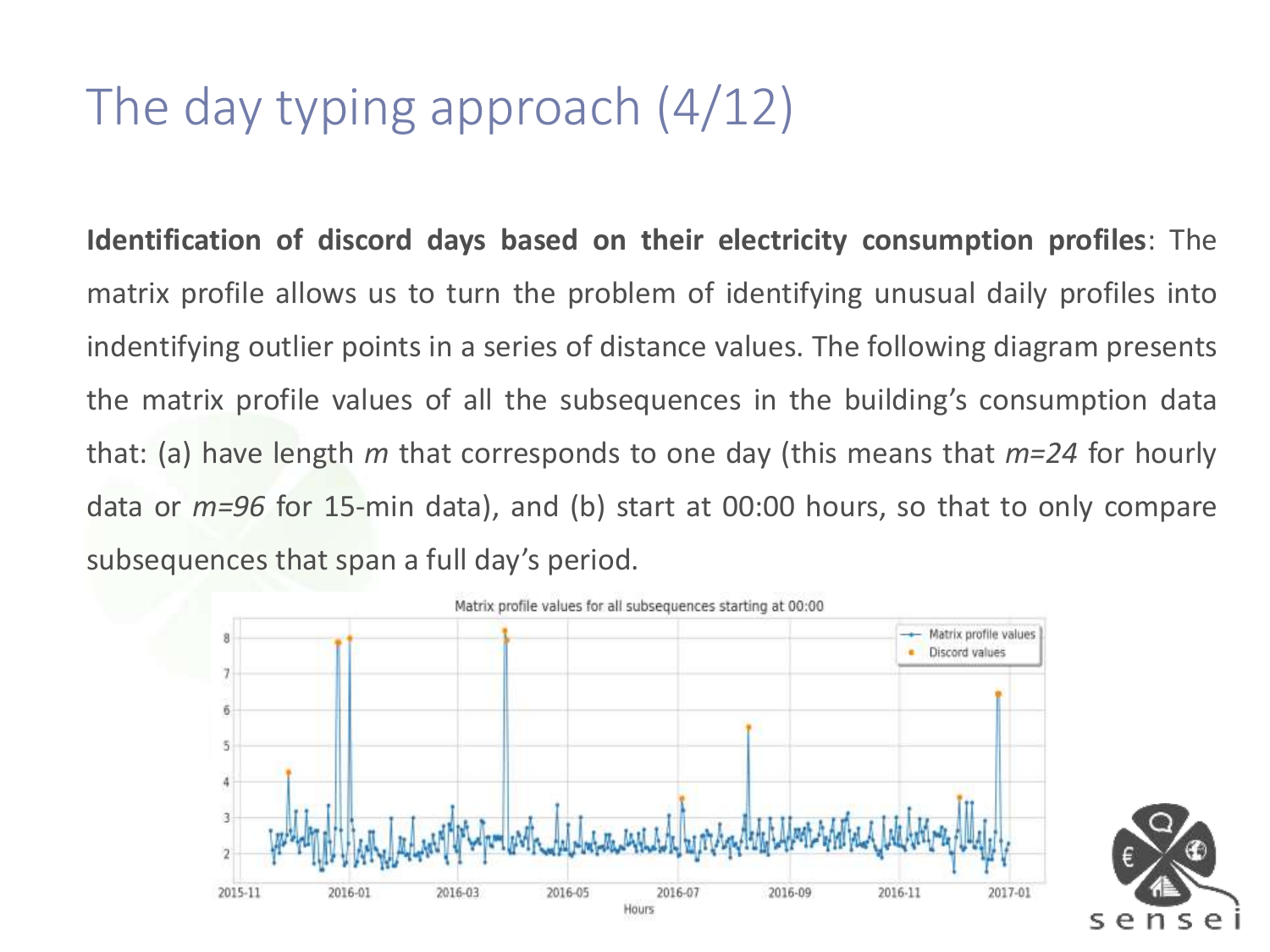# The day typing approach (5/12)

The daily consumption profiles of all the identified discord days:



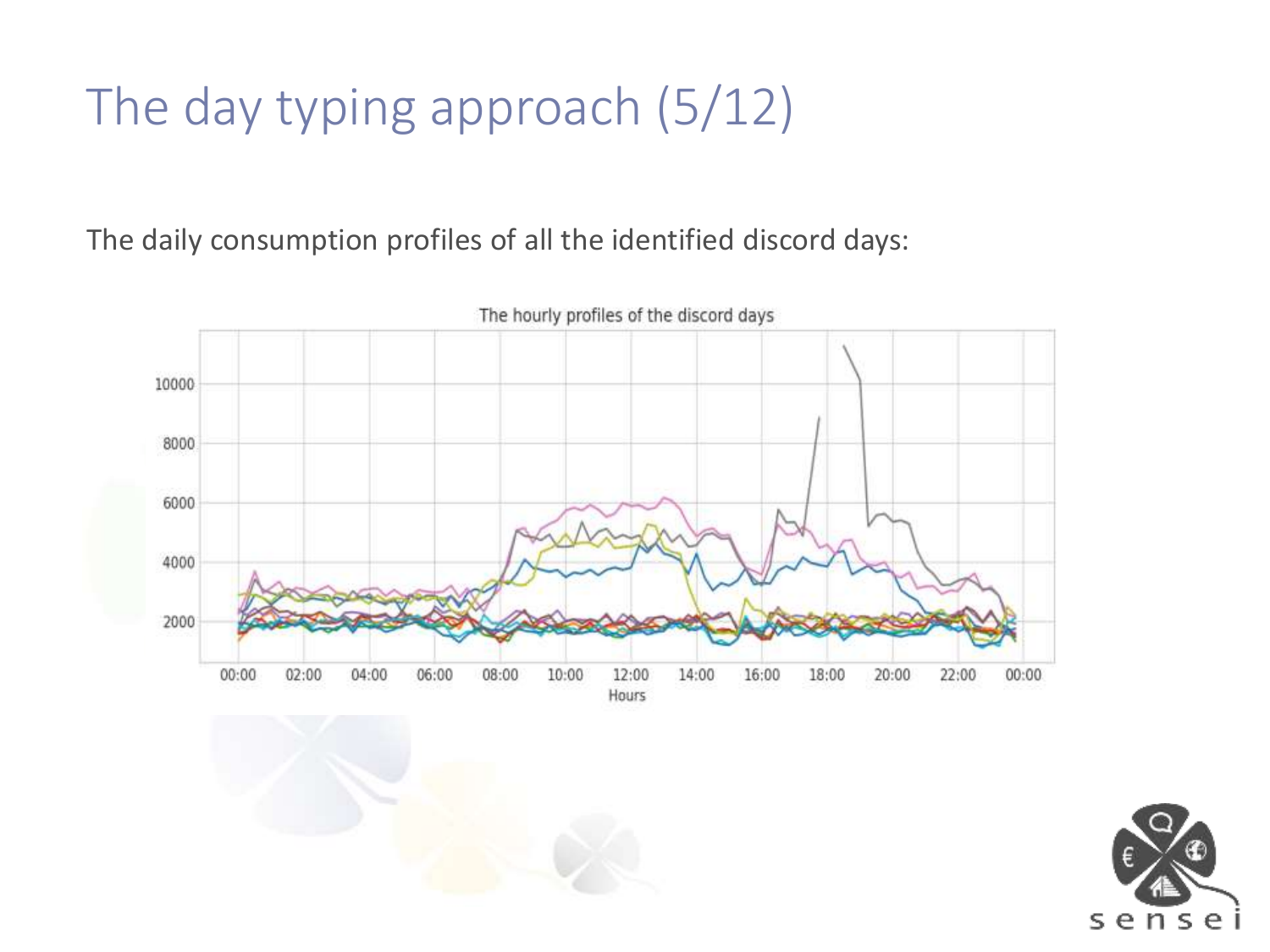# The day typing approach (6/12)

The consumption profiles of all the days that haven't been identified as discords:



It is possible to visually spot at least three different daily patterns: one where the highload period spans from 09:00 to 19:00, one where the high-load period spans from 09:00 to 13:00, and one that includes an unusual peak during the early morning hours.

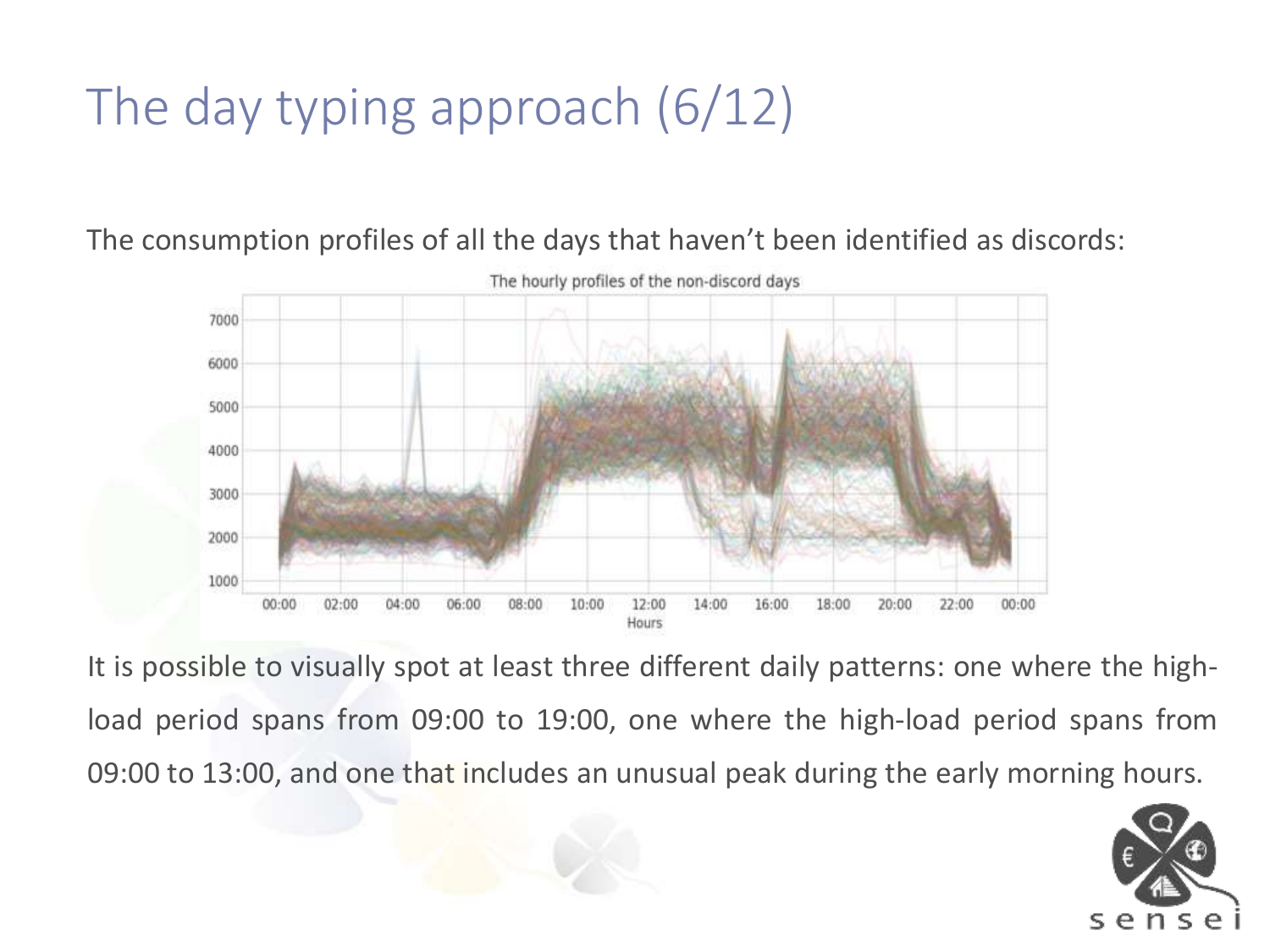# The day typing approach (7/12)

**Categorization of the non-discord days based on their electricity consumption profiles**: The key idea behind the proposed method is to identify a small number of recurring patterns that are very dissimilar to each other and can be used as points of reference for comparing all the daily consumption profiles found in the dataset.

Instead of working on the complete daily profiles, we first split the electricity consumption of the non-discord days into three (3) non-overlapping 8-hour intervals: 00:00-08:00, 08:00-16:00 and 16:00-00:00, and then apply the proposed method on each and every interval.



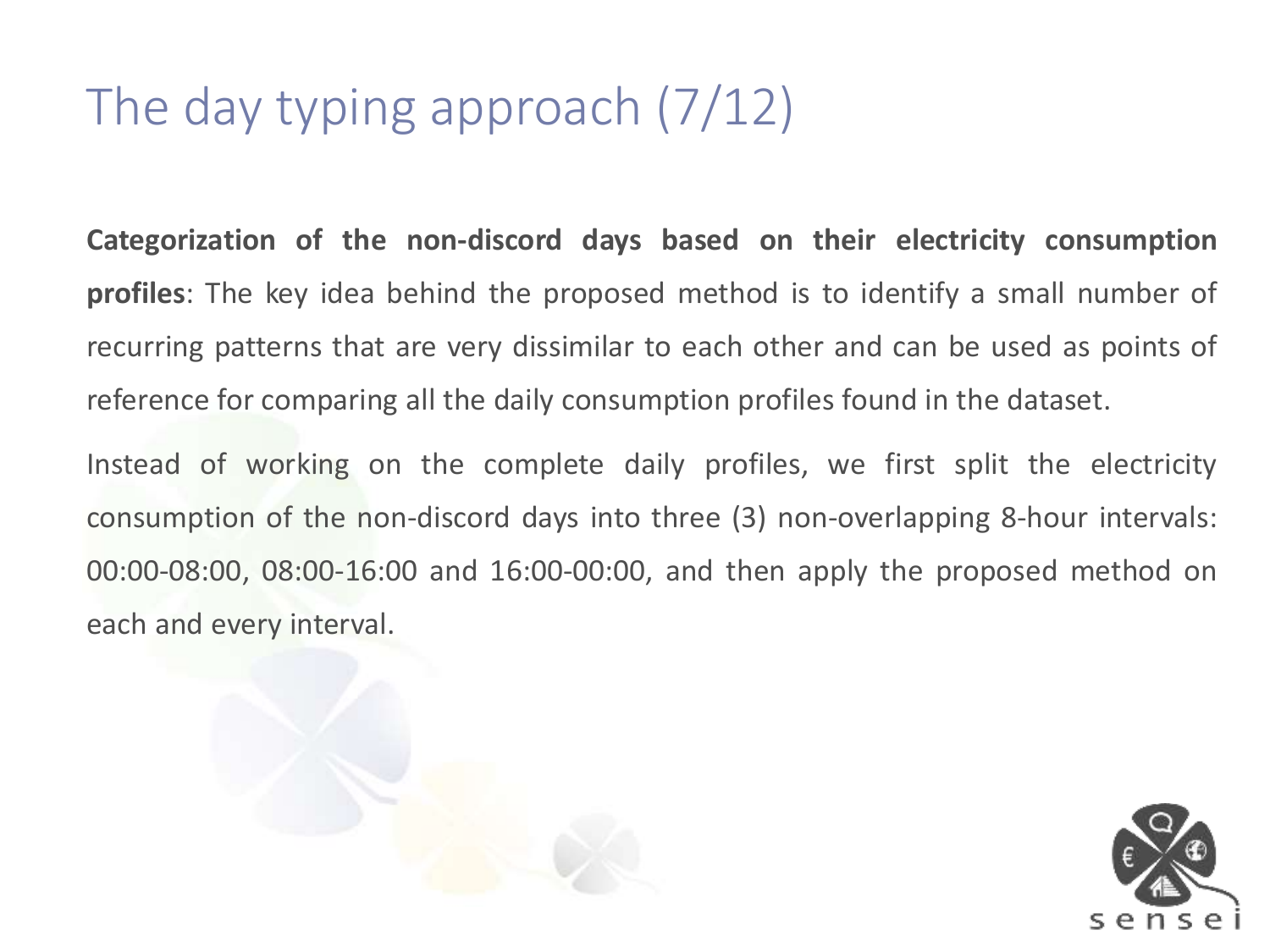# The day typing approach (8/12)

The process begins with calculating the matrix profile of the electricity consumption data for a subsequence length *m* that corresponds to 8 hours, and isolating the matrix profile values of all the subsequences that start at 00:00 hours. Then, the reference patterns are identified through the sequence outlined next:

1. **Find the minimum value in the matrix profile**. This is the starting index of the first reference pattern.

2. **Compute the distance profile of the selected reference pattern with respect to all the subsequences in the time interval** under study. The result measures how similar each 00:00-08:00 subsequence in the time series is to the currently selected pattern. The fact that we only care about subsequences that start at 00:00 hours protects us from trivial matching.

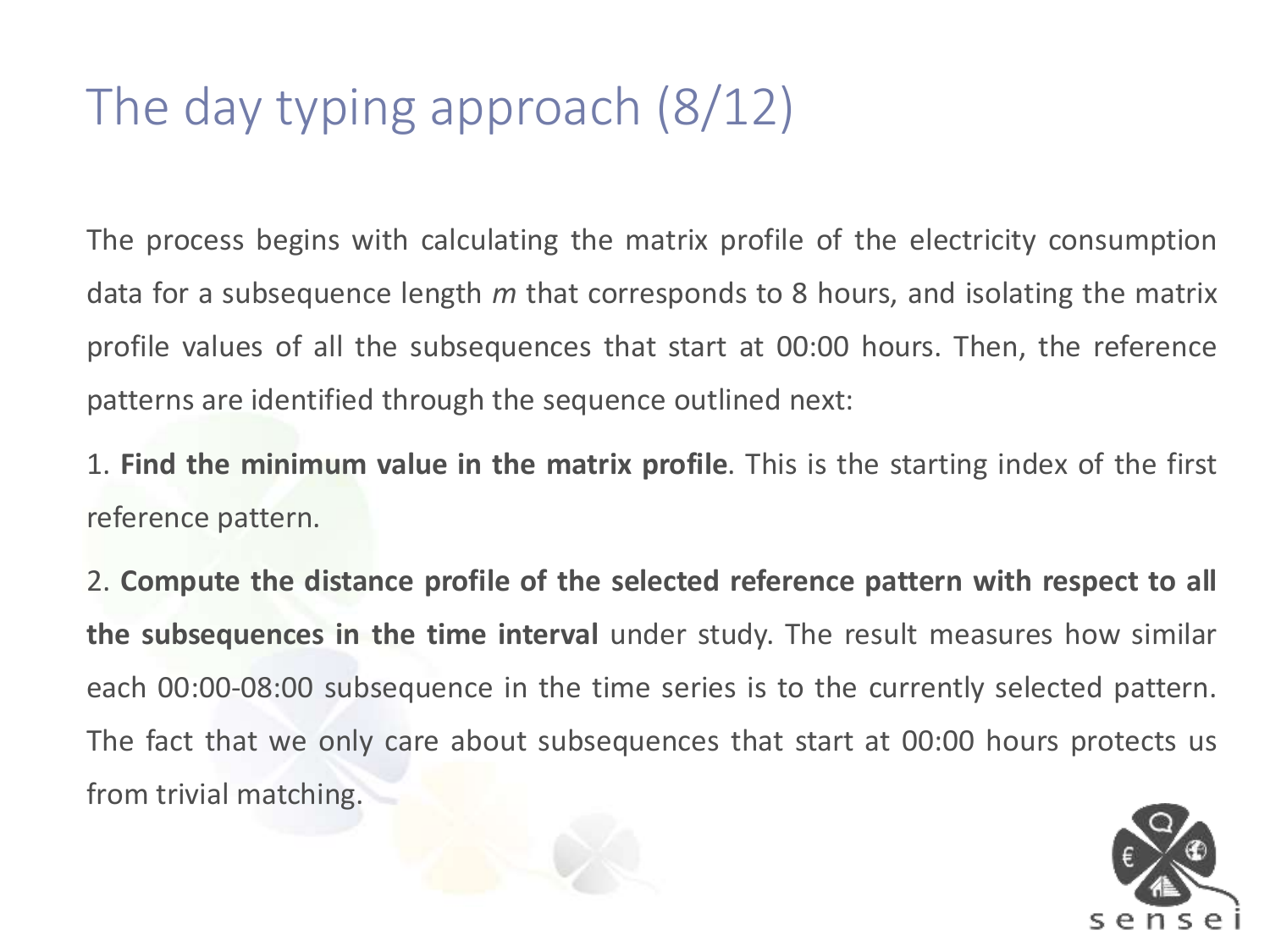## The day typing approach (9/12)

3. **Store the distance profile** of the first selected pattern into an array (let's call it *Z*).

4. **Compute a relative matrix profile** by dividing the original matrix profile data with the distance profile of the previous step.

5. **Find the minimum value in the relative matrix profile**. This is the starting index of the second reference pattern. The intuition is that if a subsequence has a very close nearest neighbor (i.e. a very low matrix profile value), but is very different from the selected reference pattern, then its value in the relative matrix profile should be also very low because we divide an already small number by a large one.



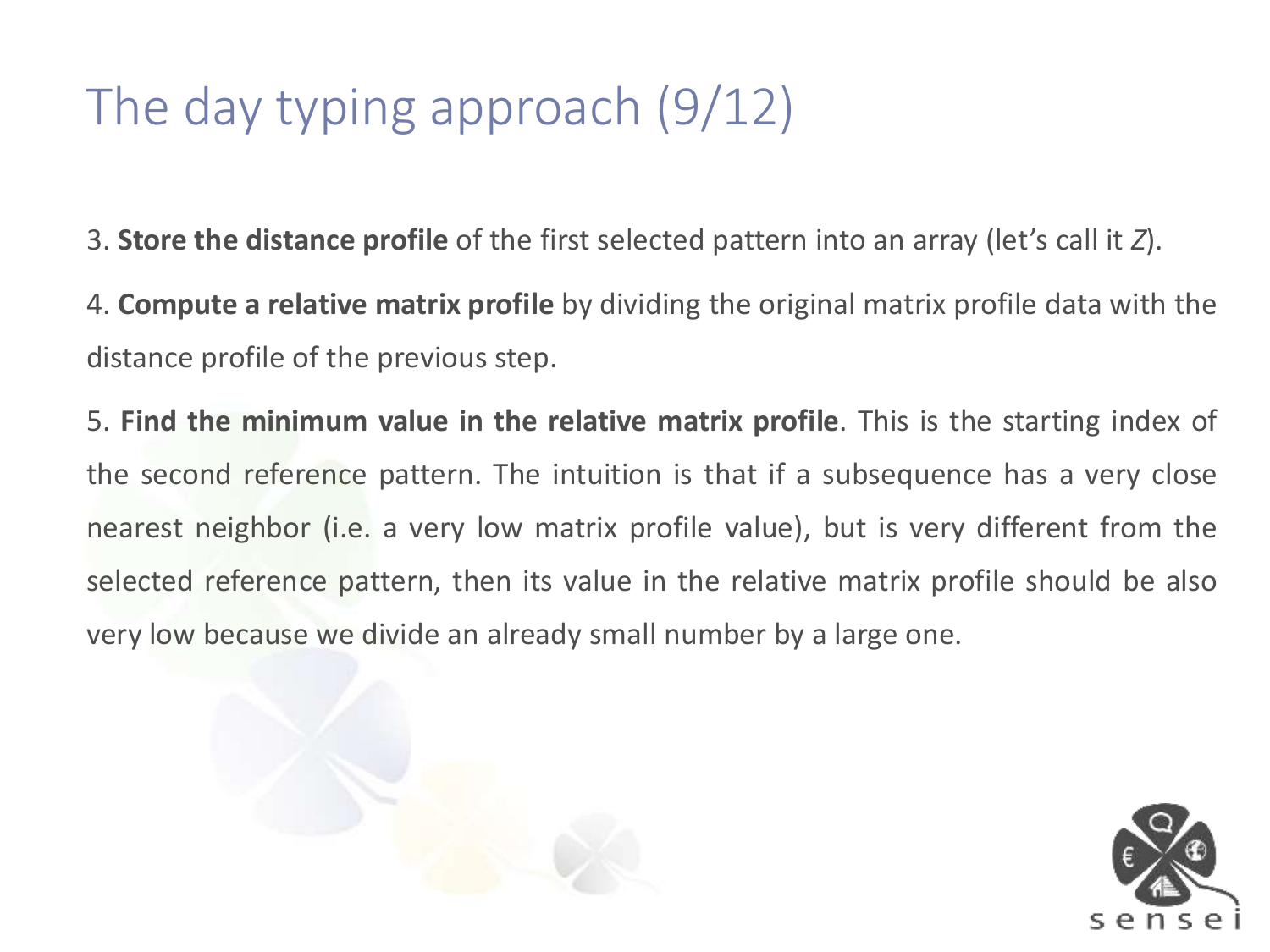# The day typing approach (10/12)

6. **Compute the distance profile** of the new reference pattern with respect to the electricity consumption time series.

7. **Update the** *Z* **array** with the element-wise minimum between *Z* and the distance profile of the previous step. In other words, we use *Z* to store the distance between every subsequence and its closest match among all the patterns selected so far.

8. **Recalculate the relative matrix profile** by dividing the original matrix profile data with the updated *Z* array.



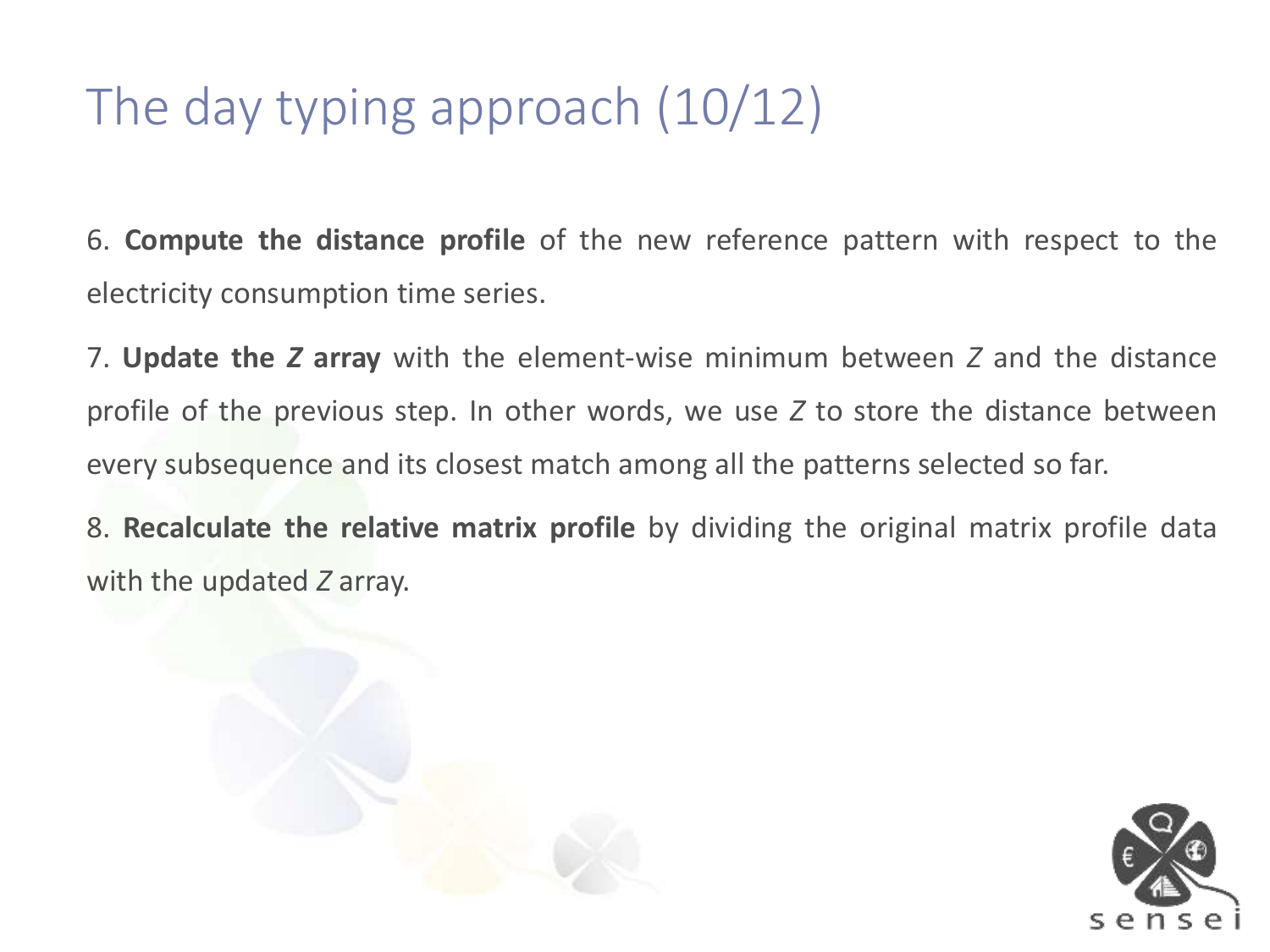# The day typing approach (11/12)

In order to control the number of iterations, we monitor how the minimum value of the relative matrix profile evolves, and terminate the process when it fails to increase by more than 25% (a number that we have found empirically that works well for filtering out redundant patterns).

This would result into the following reference patterns:

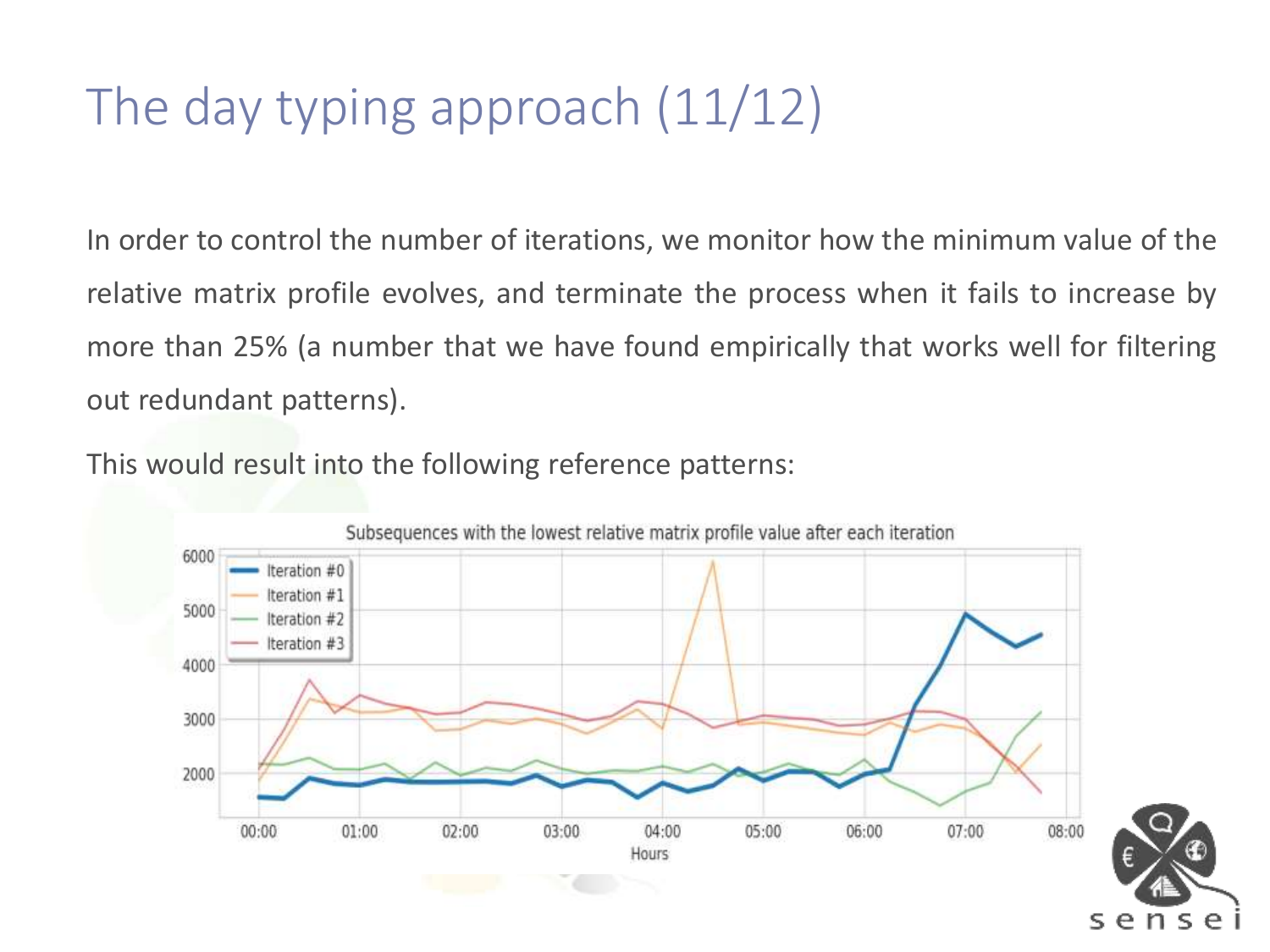# The day typing approach (12/12)

Finally, we classify all subsequences based on their similarity to the reference patterns:



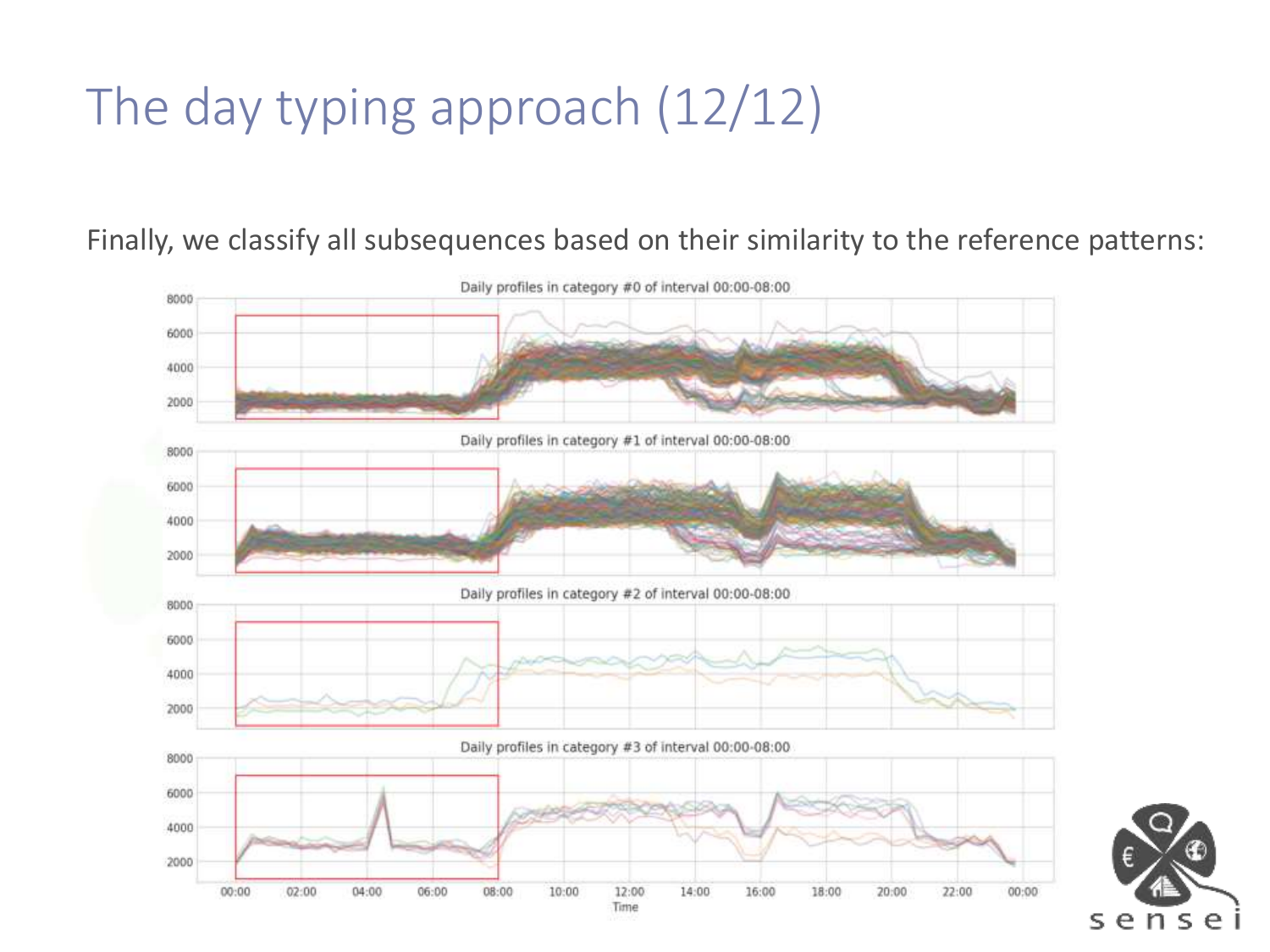# Using the day typing information (1/4)

**Decide on what the baseline model should see**: The whole pre-processing stage is about tagging the available data.

The predictive model fitting part is concerned with minimizing regret by comparing the effect of hiding some data when the model should in fact see it with the effect of allowing the model to see this data when it should not.

Defining regret is very much related to the periods during which we care most about the predictive model's accuracy. If the savings are equally valuable during all hours of the year, the average performance of a model is all we need because we can sum up all over- and under-estimations.



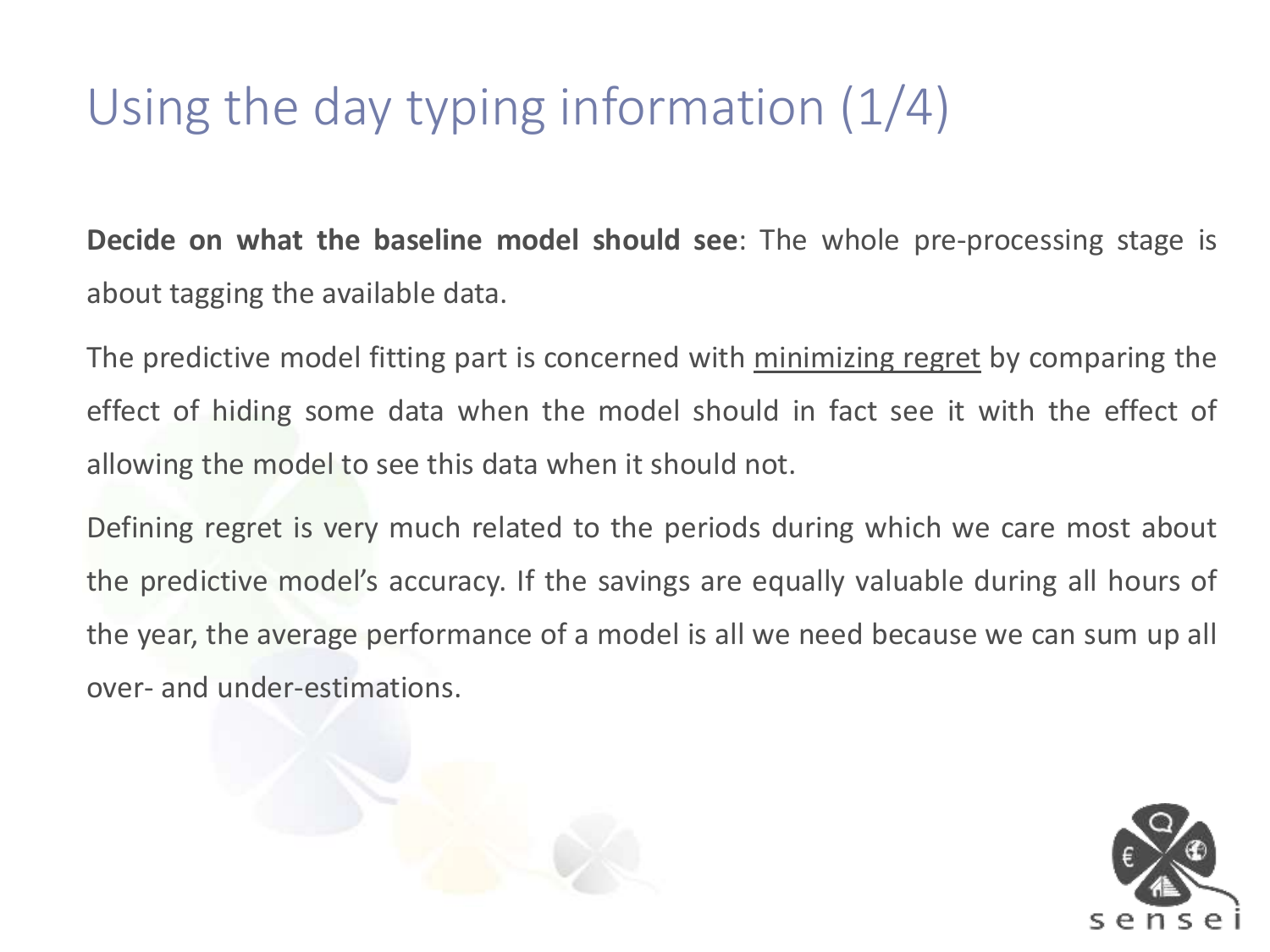# Using the day typing information (2/4)

However, SENSEI is concerned with the value of an energy retrofit project to the grid, and this value depends on the operational characteristics of the grid, as well as on the time periods during which the consumption changes from the project occur.

Although different power grids face different challenges, in most cases a system operator would prefer energy retrofit projects that specifically target the hours when the probability of load loss is high and/or the hours when known and persistent variability in the net load leads to ramping events, i.e. large changes in the magnitude of the net load lasting for a few hours.



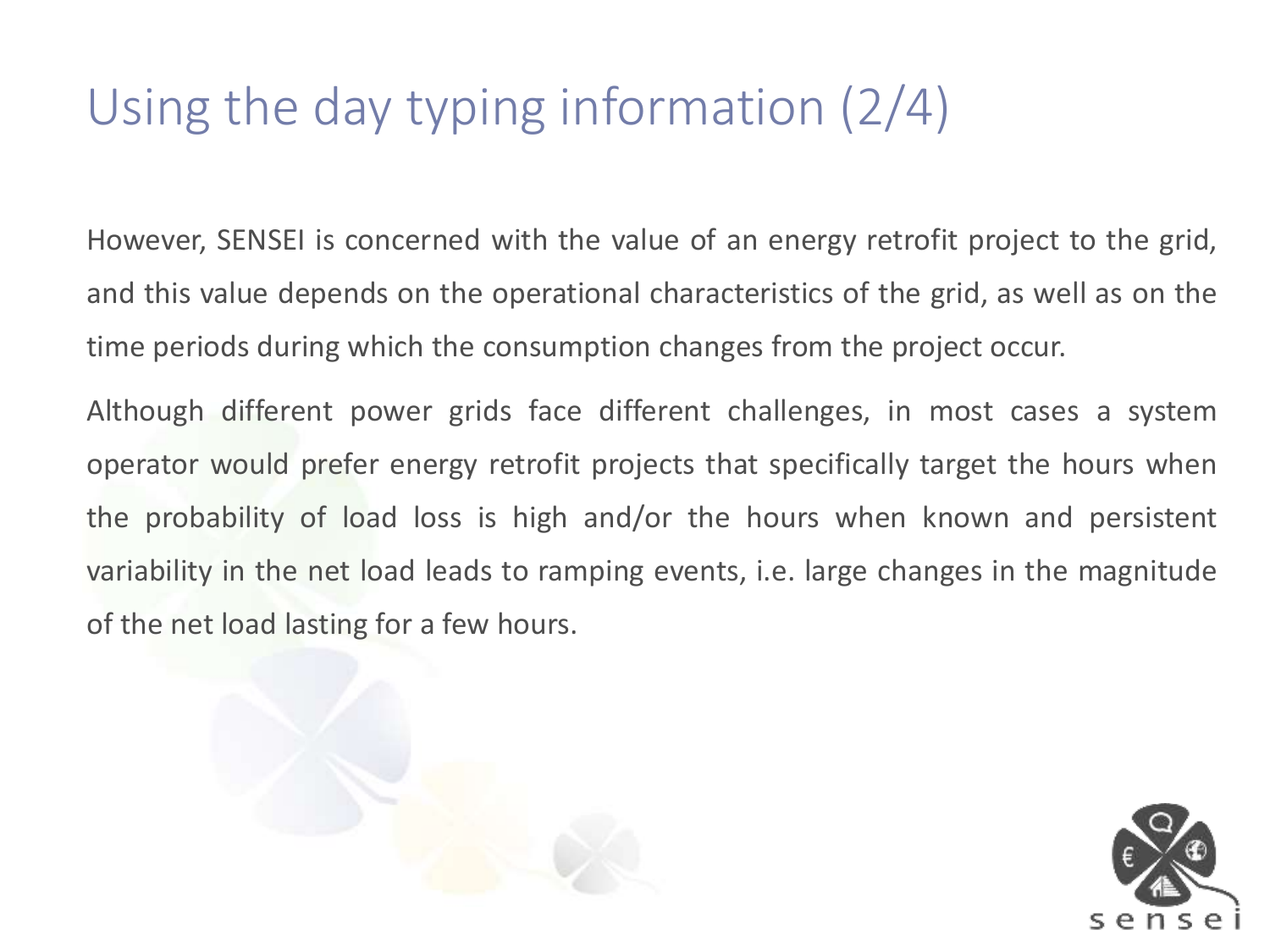# Using the day typing information (3/4)

**Find the neighborhood around each observation**: Day typing helps define the neighborhood of an hourly observation across days (same hour, different days).

This is supplemented by the fact that the benchmark baseline model derives its predictions from grouping together hours that share the same behavior in terms of how consumption varies with outdoor temperature:

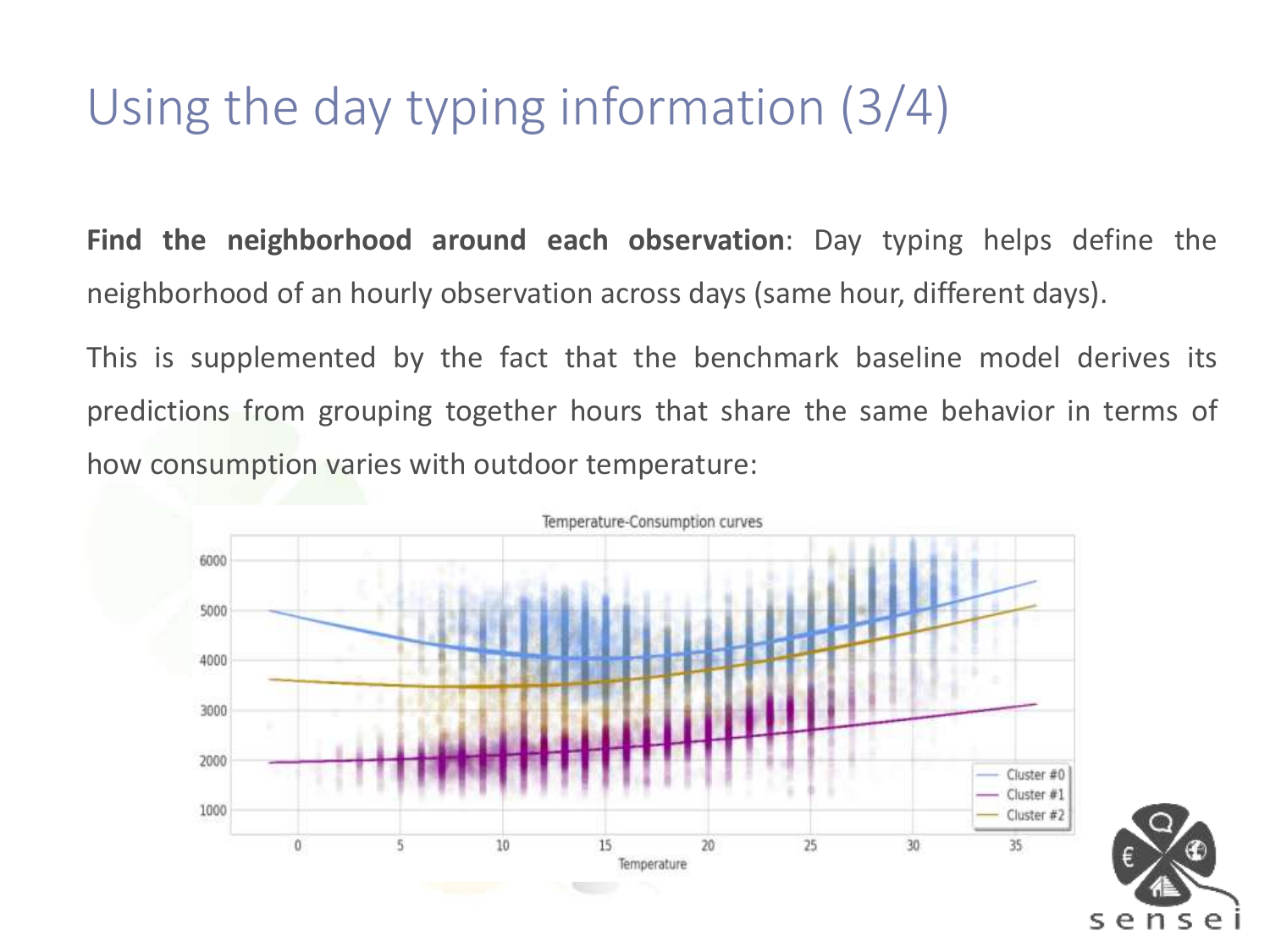# Using the day typing information (4/4)

This helps define the neighborhood of an hourly observation across both hours and days:



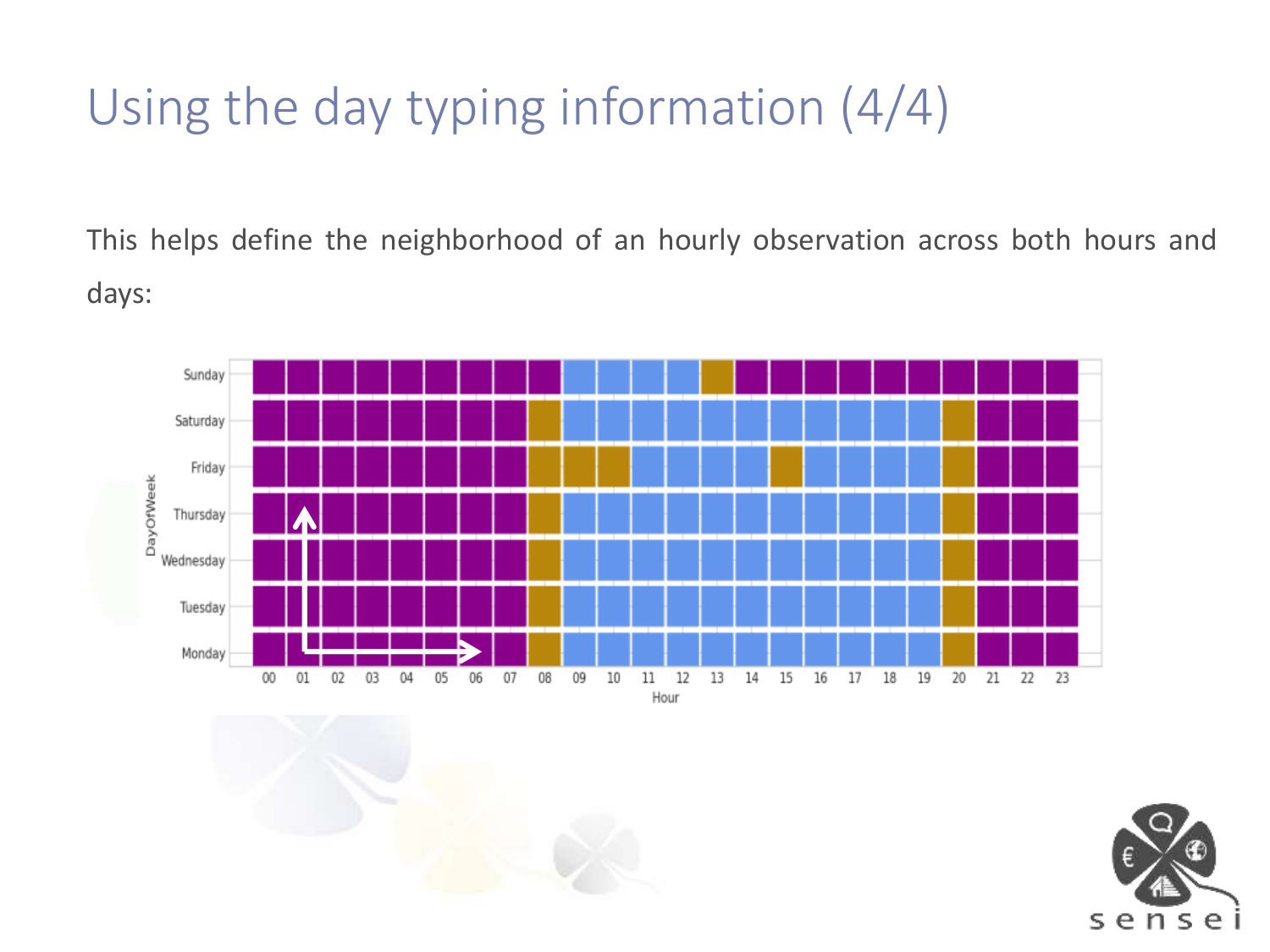#### The M&V predictive stage

While the existing M&V protocols do not offer specific guidelines on how to deal with the aforementioned sources of uncertainty, one can find practical solutions in the machine learning literature. In particular, bootstrap aggregation (commonly referred to as bagging), is a technique that is well established in the machine learning community as a way to deal with model uncertainty (Jackknife+-after-bootstrap).





**Average of predictions**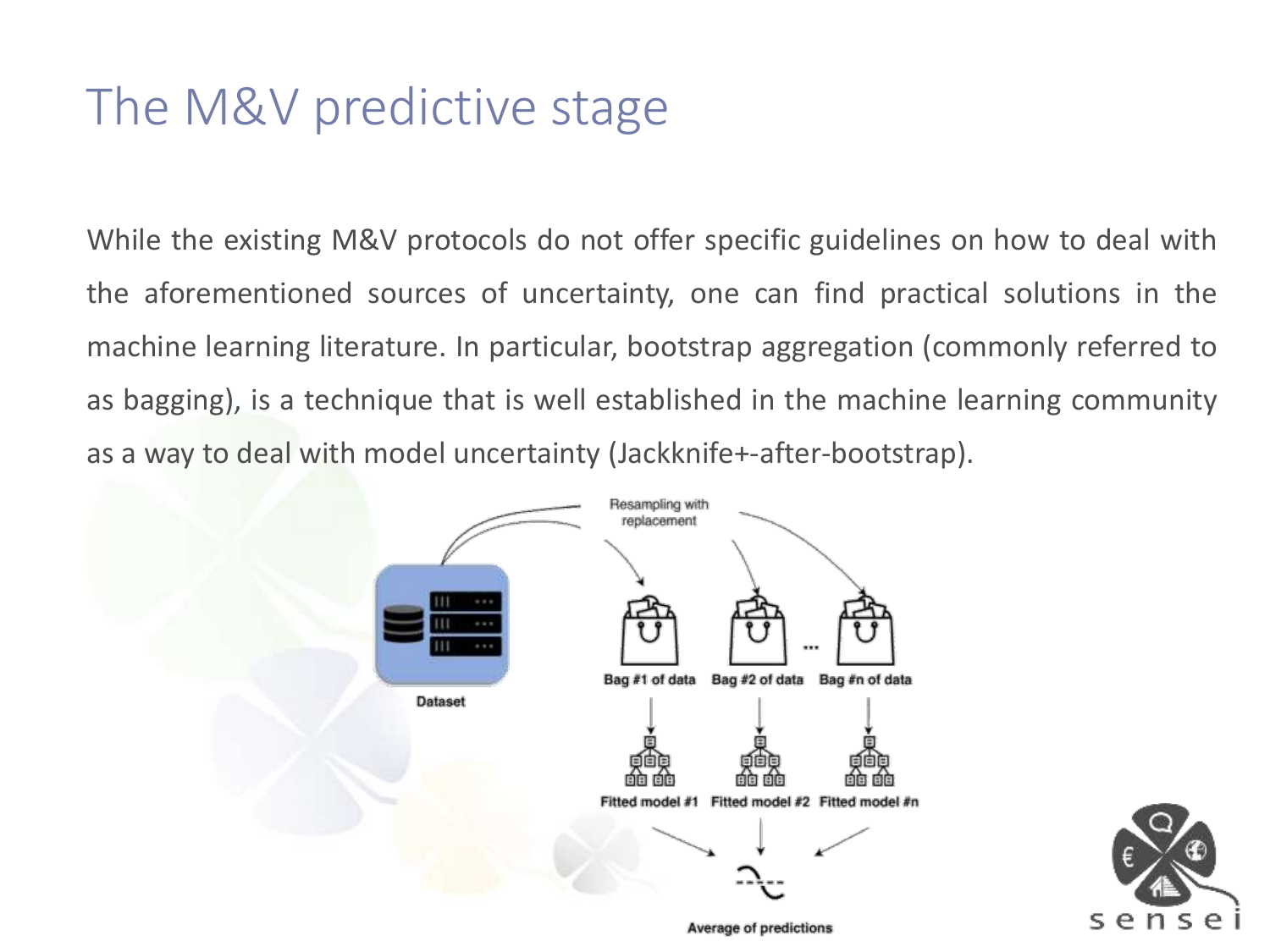#### Sources of additional information

The SENSEI **deliverable D7.1** "Methods for the dynamic measurement and verification of energy savings" is expected to published to the project's website early November 2020.

The deliverable describes all workflows for the pre- and post-processing stages in detail.

The deliverable will be accompanied by an open-source **software library** that implements all workflows for the pre- and post-processing stages.

The work on M&V in SENSEI is ongoing and new material will be published even after D7.1 gets published. Join our **Stakeholder Community** and stay informed!